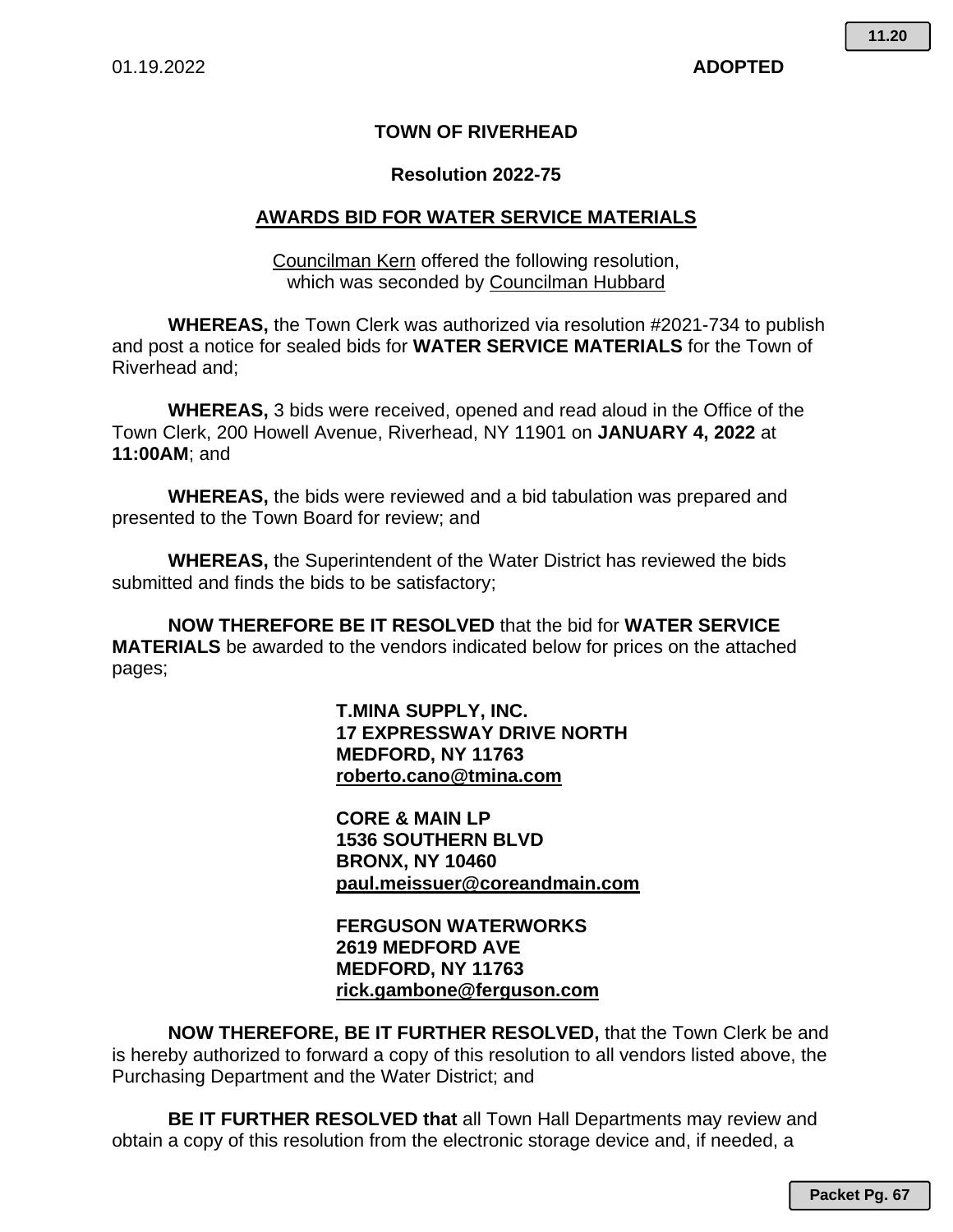# **THE VOTE**

## **RESULT: ADOPTED [UNANIMOUS] MOVER:** Robert Kern, Councilman **SECONDER:** Tim Hubbard, Councilman AYES: Aguiar, Hubbard, Beyrodt Jr., Rothwell, Kern

This is to certify that I, the undersigned, Town Clerk of the Town of Riverhead, County of Suffolk, State of New York, have compared the forgoing copy of a Resolution with the original now on file in this office and which was duly adopted on January 19, 2022

State of New York County of Suffolk } ss: Town of Riverhead

and that the same is a true and correct transcript of said Resolution and the of the whole thereof.



IN WITNESS WHEREOF, I have hereunto set my hand and the official seal of the Town of Riverhead, on January 20, 2022

Diane M. Wilhelm

, Town Clerk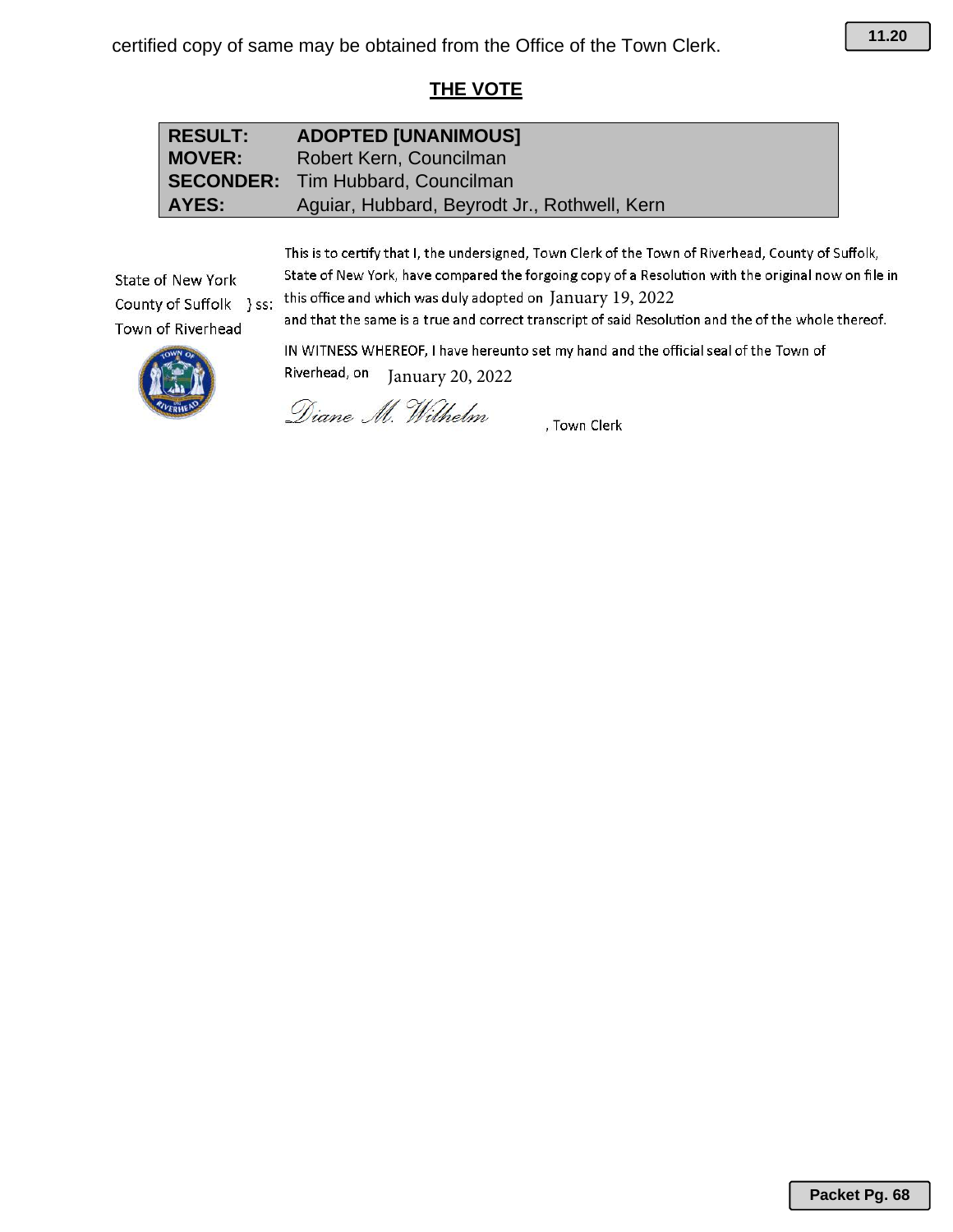## **FISCAL IMPACT STATEMENT OF PROPOSED RIVERHEAD TOWN BOARD LEGISLATION**

| Type of Legislation<br>А.                                                                                                                                                                                                                                                            | Resolution x Local Law                                                                                                            |                    |  |  |  |  |  |  |  |  |
|--------------------------------------------------------------------------------------------------------------------------------------------------------------------------------------------------------------------------------------------------------------------------------------|-----------------------------------------------------------------------------------------------------------------------------------|--------------------|--|--|--|--|--|--|--|--|
| В.                                                                                                                                                                                                                                                                                   | Title of Proposed Legislation: Awards Bid for Water Service Materials                                                             |                    |  |  |  |  |  |  |  |  |
| Purpose of Proposed Legislation:<br>C.                                                                                                                                                                                                                                               |                                                                                                                                   |                    |  |  |  |  |  |  |  |  |
| Will the Proposed Legislation Have a Fiscal Impact?<br>D.                                                                                                                                                                                                                            | Yes x<br>No                                                                                                                       |                    |  |  |  |  |  |  |  |  |
| If the answer to section D is "yes", select (a) or (b) below and initial or detail as applicable:<br>Е.                                                                                                                                                                              |                                                                                                                                   |                    |  |  |  |  |  |  |  |  |
| The fiscal impact can be absorbed by Town/department existing resources set forth in approved Town Annual Budget<br>(a)<br>(example:routine and budgeted procurement of goods/services)*if selecting E(a), please initial then skip items<br>TВ<br>F.G and complete H.I and J.<br>or |                                                                                                                                   |                    |  |  |  |  |  |  |  |  |
| (b)                                                                                                                                                                                                                                                                                  | The description/explanation of fiscal impact is set forth as follows:                                                             |                    |  |  |  |  |  |  |  |  |
| F.<br>5 Years                                                                                                                                                                                                                                                                        | If the answer to E required description/explanation of fiscal impact (E(b)), please describe total Financial Cost of Funding over |                    |  |  |  |  |  |  |  |  |
| <b>Proposed Source of Funding</b><br>G.<br>Appropriation Account to be Charged: EW1-8-8320-402-000-00000                                                                                                                                                                             |                                                                                                                                   |                    |  |  |  |  |  |  |  |  |
| <b>Grant or other Revenue Source:</b>                                                                                                                                                                                                                                                |                                                                                                                                   |                    |  |  |  |  |  |  |  |  |
| Appropriation Transfer (list account(s) and amount):                                                                                                                                                                                                                                 |                                                                                                                                   |                    |  |  |  |  |  |  |  |  |
|                                                                                                                                                                                                                                                                                      |                                                                                                                                   |                    |  |  |  |  |  |  |  |  |
| H. Typed Name &<br>Title of<br>Preparer: Teresa                                                                                                                                                                                                                                      | I. Signature of Preparer                                                                                                          | J. Date<br>1/11/22 |  |  |  |  |  |  |  |  |
| <b>Baldinucci</b>                                                                                                                                                                                                                                                                    |                                                                                                                                   |                    |  |  |  |  |  |  |  |  |
|                                                                                                                                                                                                                                                                                      | eresa Baldinucci<br>Teresa Baldinucci                                                                                             |                    |  |  |  |  |  |  |  |  |
| K. Accounting Staff<br>Name & Title                                                                                                                                                                                                                                                  | L. Signature of Accounting Staff                                                                                                  | M. Date<br>1/12/22 |  |  |  |  |  |  |  |  |
| William Rothaar,<br>Accounting                                                                                                                                                                                                                                                       | William Rotham                                                                                                                    |                    |  |  |  |  |  |  |  |  |
| Department                                                                                                                                                                                                                                                                           | <b>William Rothaar</b>                                                                                                            |                    |  |  |  |  |  |  |  |  |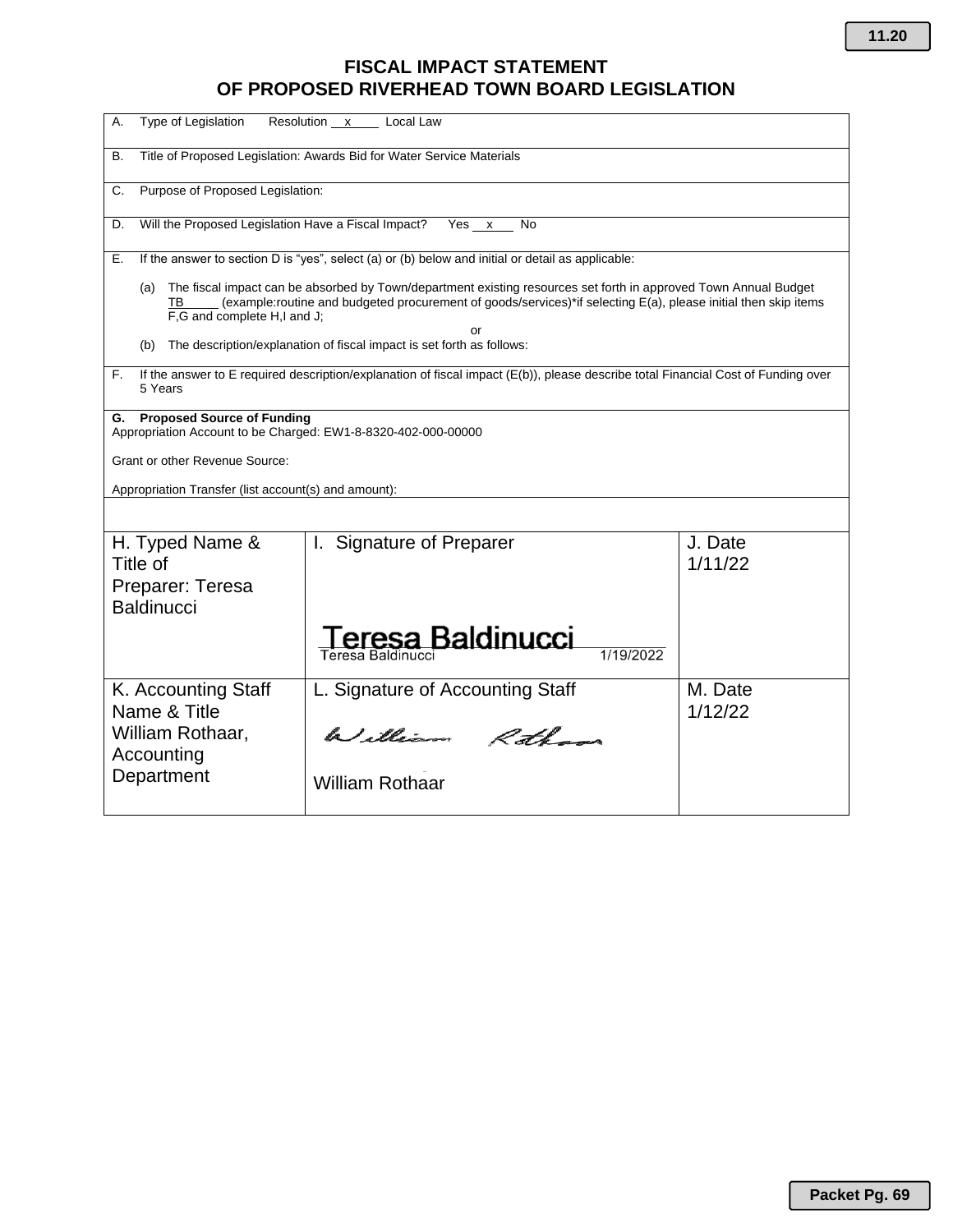| <b>ITEM#</b>    | <b>DESCRIPTION</b>                                                                                                                                                                            | <b>FERGUSON</b> | <b>T MINA</b> |                                                                                    |
|-----------------|-----------------------------------------------------------------------------------------------------------------------------------------------------------------------------------------------|-----------------|---------------|------------------------------------------------------------------------------------|
| 1               | 24" bottom ID x 21" ID top x 48" long thermoplastic meter pit, notched (3"x4") in addition, pit wall thickness<br>should be no more than .7" and no less than .3" SRMP212448FBW               |                 | \$<br>335.00  |                                                                                    |
| $\overline{2}$  | 36" bottom ID x 36" ID top x 48"-long thermoplastic meter pit, notched (3" x 4") 180°. in adDItion, pit wall<br>thickness should be no more than .7" and no less than .3" (provide cut sheet) |                 | \$<br>710.00  | Attachment: WSM BID SHEET.AWARD (2022-75 : Awards Bid for Water Service Materials) |
| 3               | Ford A4-T ductile iron meter pit cover, or equal (provide cut sheet)                                                                                                                          |                 | \$<br>156.00  |                                                                                    |
| 4               | Ford MC-36-T large meter pit cover, or equal (provide cut sheet)                                                                                                                              | \$<br>626.00    |               |                                                                                    |
| 5               | Ford FIB 48" X 48" x 3/32" thick meter pit insulating blanket                                                                                                                                 |                 | \$<br>19.36   |                                                                                    |
| 6               | Ford ER25AW 21/2" elevator ring for Wabash covers, or equal.                                                                                                                                  | \$<br>37.00     |               |                                                                                    |
| $\overline{7}$  | Ford ER4AW 4" elevator ring for Wabash covers, or equal.                                                                                                                                      | \$<br>55.00     |               |                                                                                    |
| 8               | Ford MC-24-TT large monitor cover with Ext-5 extension ring                                                                                                                                   | \$<br>395.00    |               |                                                                                    |
| 9               | Heavy duty frames & covers (see attached spec sheet)                                                                                                                                          | \$<br>220.00    |               |                                                                                    |
| 10 <sup>°</sup> | Ford 34" F1000-3-G NL Corporation stop, AWWA/CC taper thread inlet by pack joint outlet for copper or<br>plastic tubing (CTS), or equal.                                                      |                 | \$<br>42.11   |                                                                                    |
| 11              | Ford 1" F1000-4-G NL Corporation stop, AWWA/CC taper thread inlet by pack joint outlet for copper or<br>plastic tubing (CTS), or equal.                                                       |                 | \$<br>63.69   |                                                                                    |
| 12 <sup>2</sup> | Ford 1½" FB1000-6-G NL ballcorp AWWA/CC taper thread inlet by pack joint outlet for copper or plastic<br>tubing (CTS), or equal.                                                              |                 | \$<br>183.63  |                                                                                    |
| 13              | Ford 2" FB1000-7-G NL ballcorp AWWA/CC taper thread inlet by pack joint outlet for copper or plastic<br>tubing (CTS), or equal.                                                               |                 | \$<br>303.71  |                                                                                    |
| 14              | Ford 2" FB1100-7-G NL ballcorp-male iron pipe thread inlet by pack joint outlet for copper or plastic tubing<br>(CTS), or equal.                                                              |                 | \$<br>303.71  |                                                                                    |
| 15              | Ford 34" F600-3 NL AWWA/CC taper thread inlet by flared copper outlet, or equal.                                                                                                              |                 | \$<br>39.18   |                                                                                    |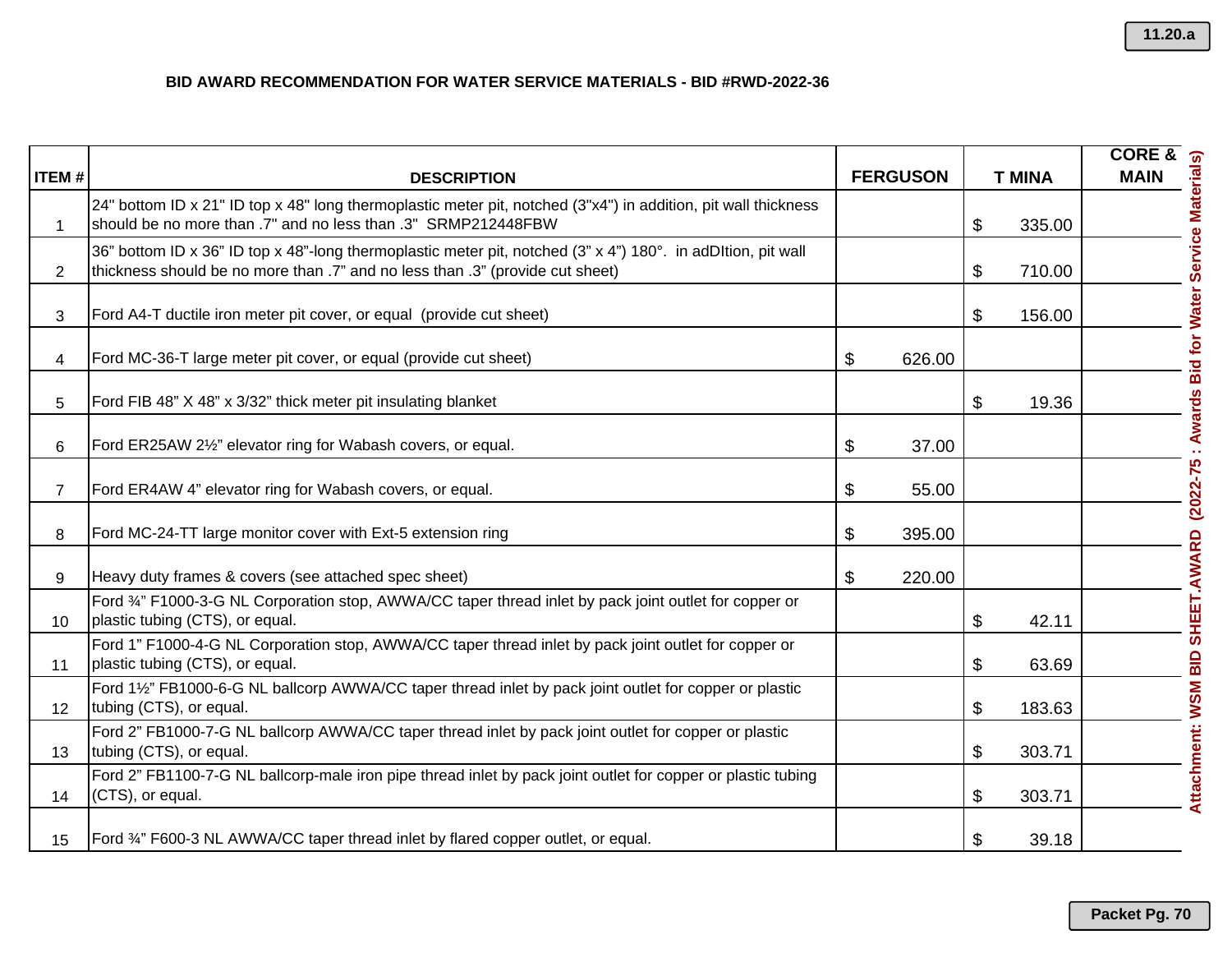|              |                                                                                                                                                           |                 |               | <b>CORE &amp;</b>                                                                  |
|--------------|-----------------------------------------------------------------------------------------------------------------------------------------------------------|-----------------|---------------|------------------------------------------------------------------------------------|
| <b>ITEM#</b> | <b>DESCRIPTION</b>                                                                                                                                        | <b>FERGUSON</b> | <b>T MINA</b> | <b>MAIN</b>                                                                        |
|              |                                                                                                                                                           |                 |               |                                                                                    |
| 16           | Ford 1" F600-4 NL AWWA/CC taper thread inlet by flared copper outlet, or equal.                                                                           |                 | \$<br>59.85   |                                                                                    |
|              |                                                                                                                                                           |                 |               |                                                                                    |
| 17           | Ford 3/4" L02-33 NL quarter bend female copper thread by flare copper (less nuts), or equal.                                                              |                 | \$<br>25.54   |                                                                                    |
| 18           | Ford 1" L02-44S NL quarter bend female copper tread swivel nut by flare copper, or equal.                                                                 | \$<br>46.26     |               |                                                                                    |
| 19           | Ford 3/4" L04-33S NL quarter bend female copper thread swivel nut by pack joint for copper or plastic tubing<br>(CTS), or equal.                          |                 | \$<br>38.73   |                                                                                    |
| 20           | Ford 1" L04-44S NL quarter bend female copper thread swivel nut by pack joint for copper or plastic tubing<br>(CTS), or equal.                            |                 | \$<br>52.81   |                                                                                    |
| 21           | Ford 6" FC202-(669, 690,760)-(CC3, CC4, CC6, CC7)-(IP3, IP4, IP6, IP7) double stainless steel band or<br>epoxy coated service double strap saddle.**      |                 | \$<br>91.07   |                                                                                    |
| 22           | Ford 8" FC202-(871, 905, 979)-(CC3, CC4, CC6, CC7)-(IP3, IP4, IP6, IP7) double stainless steel band or<br>epoxy coated service double strap saddle.**     |                 | \$<br>112.28  |                                                                                    |
| 23           | Ford 10" FC202-(1075, 1110, 1212)-(CC3, CC4, CC6, CC7)-(IP3, IP4, IP6, IP7) double stainless steel band<br>or epoxy coated service double strap saddle.** |                 | \$<br>137.21  |                                                                                    |
| 24           | Ford 12" FC202-(1275, 1320, 1438)-(CC3, CC4, CC6, CC7)-(IP3, IP4, IP6, IP7) double stainless steel band<br>or epoxy coated service double strap saddle.** |                 | \$<br>147.57  |                                                                                    |
| 25           | Ford Y501 iron yoke bar for 5/8" meter size, or equal.                                                                                                    |                 | 12.86<br>\$   | Attachment: WSM BID SHEET.AWARD (2022-75 : Awards Bid for Water Service Materials) |
| 26           | Ford Y503 iron yoke bar for 3/4" meter size, or equal.                                                                                                    |                 | \$<br>15.33   |                                                                                    |
| 27           | Ford Y504 iron yoke bar for 1" meter size, or equal.                                                                                                      |                 | \$<br>24.26   |                                                                                    |
| 28           | Ford EC-1 NL 5/8" standard expansion connection, or equal.                                                                                                |                 | \$<br>22.78   |                                                                                    |
| 29           | Ford EC-23 NL 3/4" standard expansion connection, or equal.                                                                                               |                 | 25.81<br>\$   |                                                                                    |
| 30           | Ford EC-4 NL 1" standard expansion connection, or equal.                                                                                                  |                 | \$<br>43.36   |                                                                                    |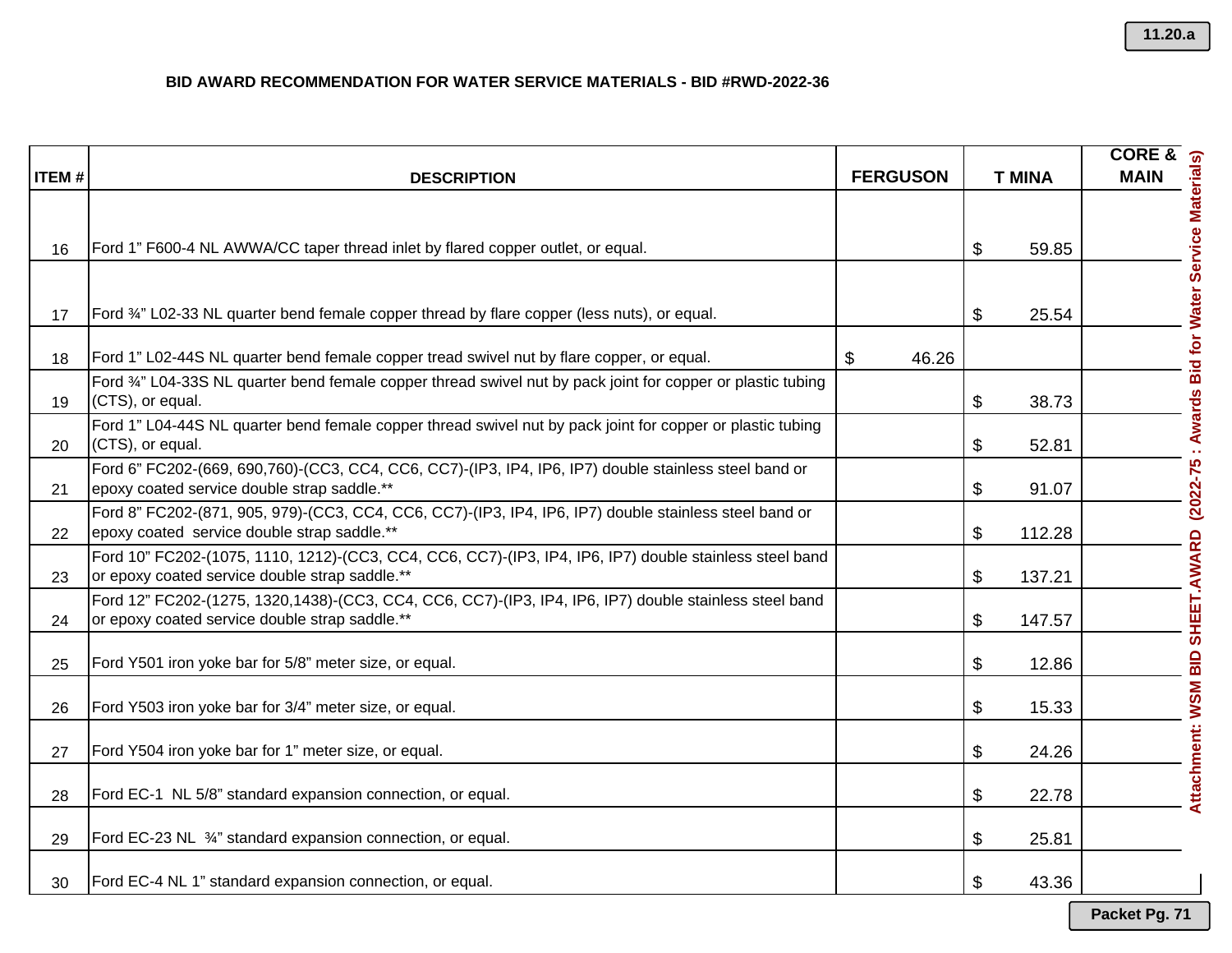| <b>ITEM#</b> |                                                                                                                          | <b>FERGUSON</b> |      |                | <b>T MINA</b> |                                                                                                                                       |
|--------------|--------------------------------------------------------------------------------------------------------------------------|-----------------|------|----------------|---------------|---------------------------------------------------------------------------------------------------------------------------------------|
|              | <b>DESCRIPTION</b>                                                                                                       |                 |      |                |               |                                                                                                                                       |
| 31           | Ford GT-108 5/8" rubber gasket                                                                                           | \$              | 0.30 |                |               |                                                                                                                                       |
| 32           | Ford GT-112 5/8" yoke gasket                                                                                             | \$              | 0.28 |                |               |                                                                                                                                       |
| 33           | Ford GT-120 1" gasket                                                                                                    | \$              | 0.35 |                |               |                                                                                                                                       |
| 34           | Ford Gt-123 flat washer for 1" expander                                                                                  | \$              | 0.48 |                |               |                                                                                                                                       |
| 35           | Ford GT-210 flat washerfor 5/8" expander                                                                                 | \$              | 0.76 |                |               |                                                                                                                                       |
| 36           | Ford GT-211 flat washer for 1" meter                                                                                     | \$              | 1.16 |                |               |                                                                                                                                       |
| 37           | Ford GT-34 beveled washer for 1" expander                                                                                | \$              | 1.38 |                |               | $(2022 - 75)$                                                                                                                         |
| 38           | Ford GT-32 beveled washer for 5/8" expander                                                                              | \$              | 0.86 |                |               |                                                                                                                                       |
| 39           | Ford B44-777 NL ball valve curb stop 2" size x 2" x 2" pack joint for copper or plastic (CTS), or equal.                 |                 |      | \$             | 431.33        |                                                                                                                                       |
| 40           | Ford AV92-313W NL angle yoke key valve 3/4" size x 3/4" flare copper x 5/8" meter, or equal.                             | blank           |      | \$             | 42.15         | <b>WSM BID SHEET.AWARD</b>                                                                                                            |
| 41           | Ford AV92-323W NL angle yoke key valve 3/4" size x 3/4" flare copper x 3/4" meter, or equal                              | blank           |      | \$             | 42.15         |                                                                                                                                       |
| 42           | Ford AV92-444W NL angle yoke key valve 1" size x 1" flare copper x 1" meter, or equal.                                   |                 |      | \$             | 64.88         |                                                                                                                                       |
| 43           | Ford AV94-313W NL angle yoke key valve 3/4" size x 3/4" pack joint (CTS) x 5/8" meter, or equal.                         |                 |      |                |               | \$<br>$\begin{array}{c}\n\hline\n\end{array}\n\qquad \qquad \begin{array}{c}\n\hline\n42.5 \\ \hline\n\end{array}$ <b>Attachment:</b> |
| 44           | Ford AV94-444W NL angle yoke key valve 1" size x 1" pack joint (CTS) x 1" meter, or equal.                               |                 |      | $\mathfrak{S}$ | 68.54         |                                                                                                                                       |
| 45           | Ford HA91-444D NL angle check valve for yokes 1" size x 1" meter x 1" FIP, or equal.                                     |                 |      | \$             | 61.99         |                                                                                                                                       |
| 46           | Ford HA92-313D NL angle check valve for yokes $\frac{3}{4}$ " size x 5/8" meter x $\frac{3}{4}$ " flare copper, or equal |                 |      | \$             | 63.18         |                                                                                                                                       |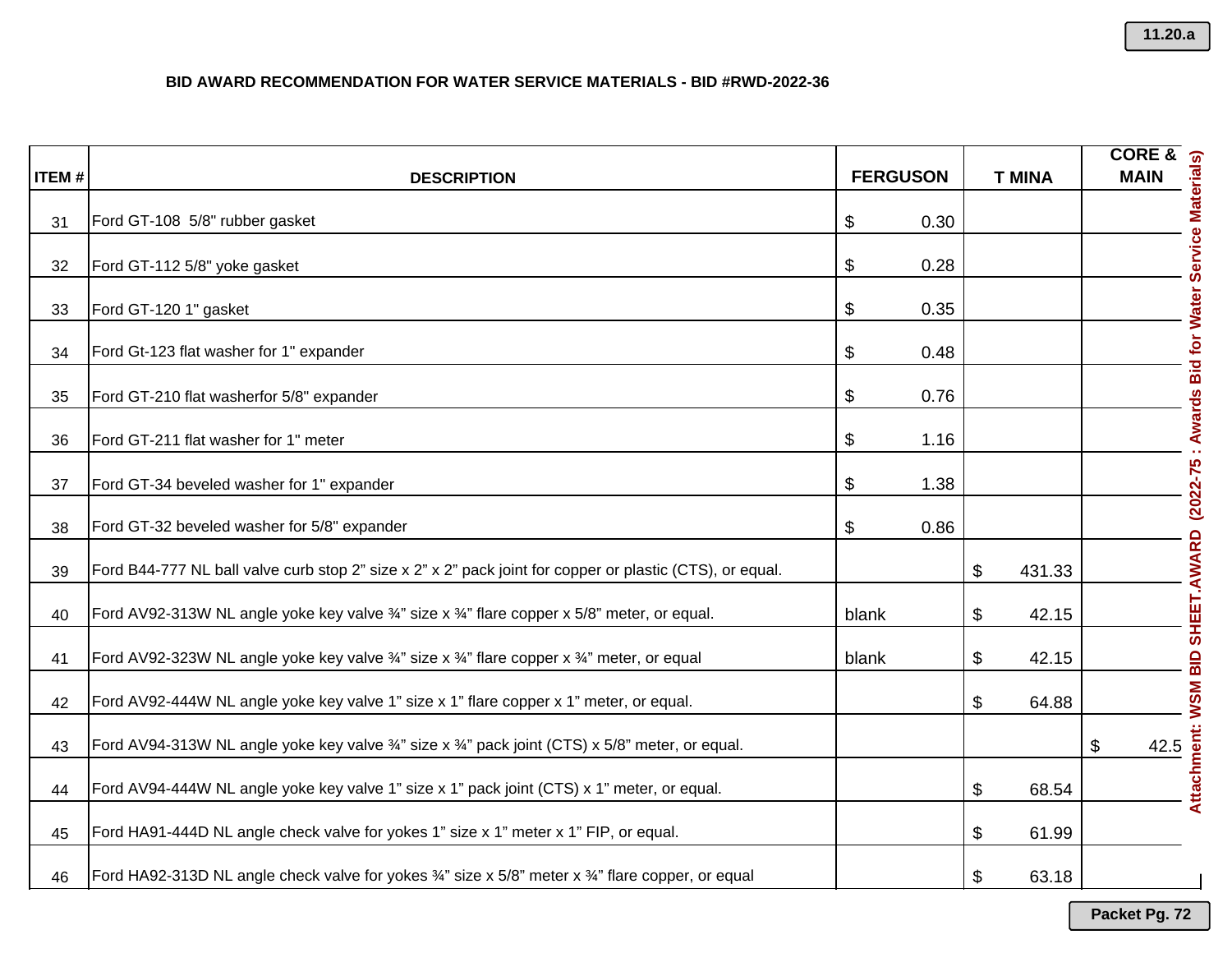| <b>ITEM#</b> | <b>DESCRIPTION</b>                                                                                          | <b>FERGUSON</b> | <b>T MINA</b> |                                                                      |
|--------------|-------------------------------------------------------------------------------------------------------------|-----------------|---------------|----------------------------------------------------------------------|
| 47           | Ford B22-333 NL ball valve curb stop 3/4" size x 3/4" x 3/4" flare copper both ends, or equal.              |                 | 86.43<br>\$   |                                                                      |
| 48           | Ford B22-444NL ball valve curb stop 1" size x 1" x 1" flare copper both ends (no reducer port), or equal.   |                 | \$<br>119.36  |                                                                      |
| 49           | Ford B44-333NL ball valve curb stop 3/4" X 3/4" X 3/4" pack joint for CTS, or equal.                        |                 | \$<br>85.28   |                                                                      |
| 50           | Ford B44-444 NL ball valve curb stop 1" X 1" X 1" pack joint for CTS, or equal                              |                 | \$<br>128.23  |                                                                      |
| 51           | Ford B44-666 NL ball valve curb stop 1½" size x 1½" x 1½" pack joint for copper or plastic (CTS), or equal. |                 |               | SHEET.AWARD (2022-75 : Awards Bid for Water Service Materials)<br>\$ |
| 52           | Ford A14 NL meter adapter to change 5/8" meter to 1" meter spud size and length, or equal.                  |                 | \$<br>26.29   |                                                                      |
| 53           | Ford C44-33 NL pack joint coupling 3/4" x 3/4", or equal.                                                   |                 | \$<br>23.51   |                                                                      |
| 54           | Ford C44-34 NL pack joint coupling 3/4" x 1", or equal.                                                     |                 | \$<br>27.33   |                                                                      |
| 55           | Ford C44-44 NL pack joint coupling 1" x 1", or equal.                                                       |                 | \$<br>26.90   |                                                                      |
| 56           | Ford C44-66 NL pack joint coupling 11/2" x 11/2", or equal.                                                 |                 | \$<br>90.00   | \$                                                                   |
| 57           | Ford C44-77 NL pack joint coupling 2" x 2", or equal.                                                       |                 | 121.50<br>\$  | $121.5 \frac{2}{9}$<br>\$                                            |
| 58           | Ford C45-33 NL pack joint coupling 3/4" CTS x 3/4" IP, or equal.                                            |                 | \$<br>26.03   |                                                                      |
| 59           | Ford C45-34 NL pack joint coupling 3/4" CTS x 1" IP, or equal.                                              |                 |               | \$<br>29.5                                                           |
| 60           | Ford C45-43 NL pack joint coupling 1" CTS x 3/4" IP, or equal.                                              |                 | \$<br>29.28   | Attachment: WSM                                                      |
| 61           | Ford C45-44NL pack joint coupling 1" CTS x 1" IP, or equal.                                                 |                 | \$<br>34.93   |                                                                      |
| 62           | Ford C45-45 NL pack joint coupling 1" CTS x 1 1/4" IP, or equal.                                            |                 | 43.68<br>\$   |                                                                      |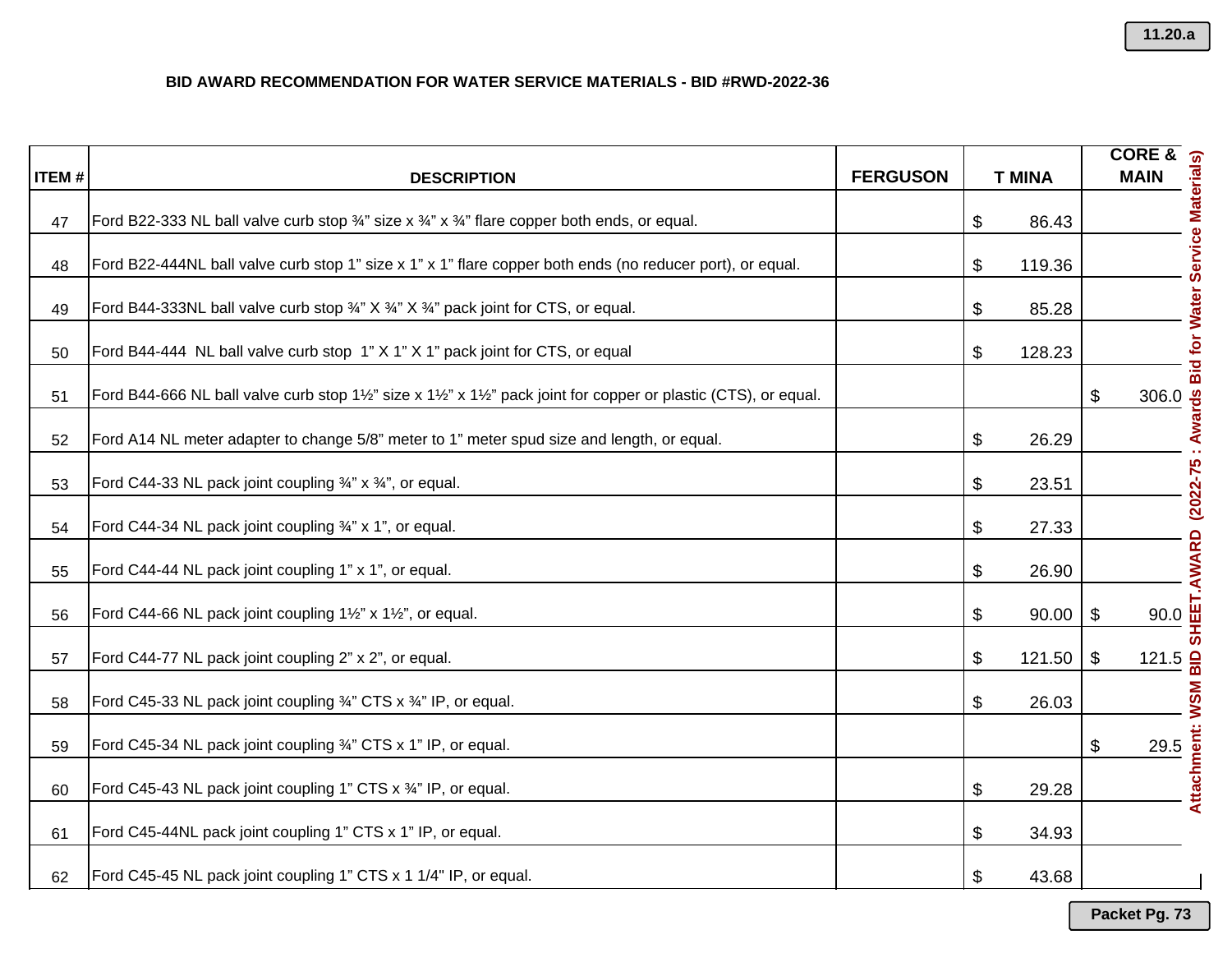| <b>ITEM#</b> | <b>DESCRIPTION</b>                                                                                                            |        | <b>FERGUSON</b> | <b>T MINA</b> | <b>CORE &amp;</b><br><b>MAIN</b>          |
|--------------|-------------------------------------------------------------------------------------------------------------------------------|--------|-----------------|---------------|-------------------------------------------|
|              |                                                                                                                               |        |                 |               |                                           |
| 63           | Ford T444-333 NL 3/4" CTS X 3/4" CTS, service tee pack joint, or equal                                                        |        |                 | \$<br>56.90   |                                           |
| 64           | Ford T444-444 NL 1" CTS X 1" CTS, service tee pack joint, or equal                                                            |        |                 | \$<br>60.89   |                                           |
| 65           | Ford T444-666 NL 1 $\frac{1}{2}$ " x 1 $\frac{1}{2}$ " x 1 $\frac{1}{2}$ " service tee pack joint, or equal                   |        |                 | \$<br>135.79  |                                           |
| 66           | Ford T444-777 NL 2" x 2" x 2" service tee pack joint, or equal                                                                |        |                 | \$<br>331.35  |                                           |
| 67           | Mueller H-15403N 34" straight 3-part union Mueller 110 conductive compression connection for CTS O.D.<br>both ends, or equal. | \$     | 26.53           |               |                                           |
| 68           | Mueller H-15403N 1" straight 3-part union Mueller 110 conductive compression connection for CTS O.D.<br>both ends, or equal.  | \$     | 28.95           |               | : Awards Bid for Water Service Materials) |
| 69           | Mueller H-15403N 1½" straight 3-part union Mueller 110 conductive compression connection for CTS O.D.<br>both ends, or equal. | \$     | 102.04          |               |                                           |
| 70           | Mueller H-15403N 2" straight 3-part union Mueller 110 conductive compression connection for CTS O.D.<br>both ends, or equal.  | \$     | 137.82          |               |                                           |
| 71           | Mueller H-15451N 11/2" conductive compression CTS x FIP, or equal                                                             | \$     | 90.84           |               |                                           |
| 72           | Mueller H-15451N 2" conductive compression CTS x FIP, or equal                                                                | \$     | 108.25          |               |                                           |
| 73           | Mueller N-35428N 1" MIP inlet x Mueller 110 compression connection CTS 1" outlet, or equal.                                   | \$     | 90.62           |               |                                           |
| 74           | Mueller N-35071N 34" insulated straight service connection 34" female copper flare x 34" CTS outlet, or<br>equal.             | \$     | 93.27           |               |                                           |
| 75           | Mueller P-15381N 1 1/2" X 1 1/2" X 1" service tee pack joint connection for CTS O.D., or equal                                | no bid |                 | no bid        | no bid                                    |
| 76           | Mueller P-15381N 2" X 2" X 1" service tee pack joint connection for CTS O.D., or equal                                        | \$     | 378.89          |               | Attachment: WSM BID SHEET.AWARD (2022-75  |
| 77           | Mueller P-15343N 1" X 1 1/2" two brand-body pack joint for CTS O.D. tubing, or equal                                          | \$     | 135.27          |               |                                           |
| 78           | Mueller H-15343N 1" X 2" two branch-body 110 conductive compression connection for CTS O.D. tubing, or<br>equal               | \$     | 158.53          |               |                                           |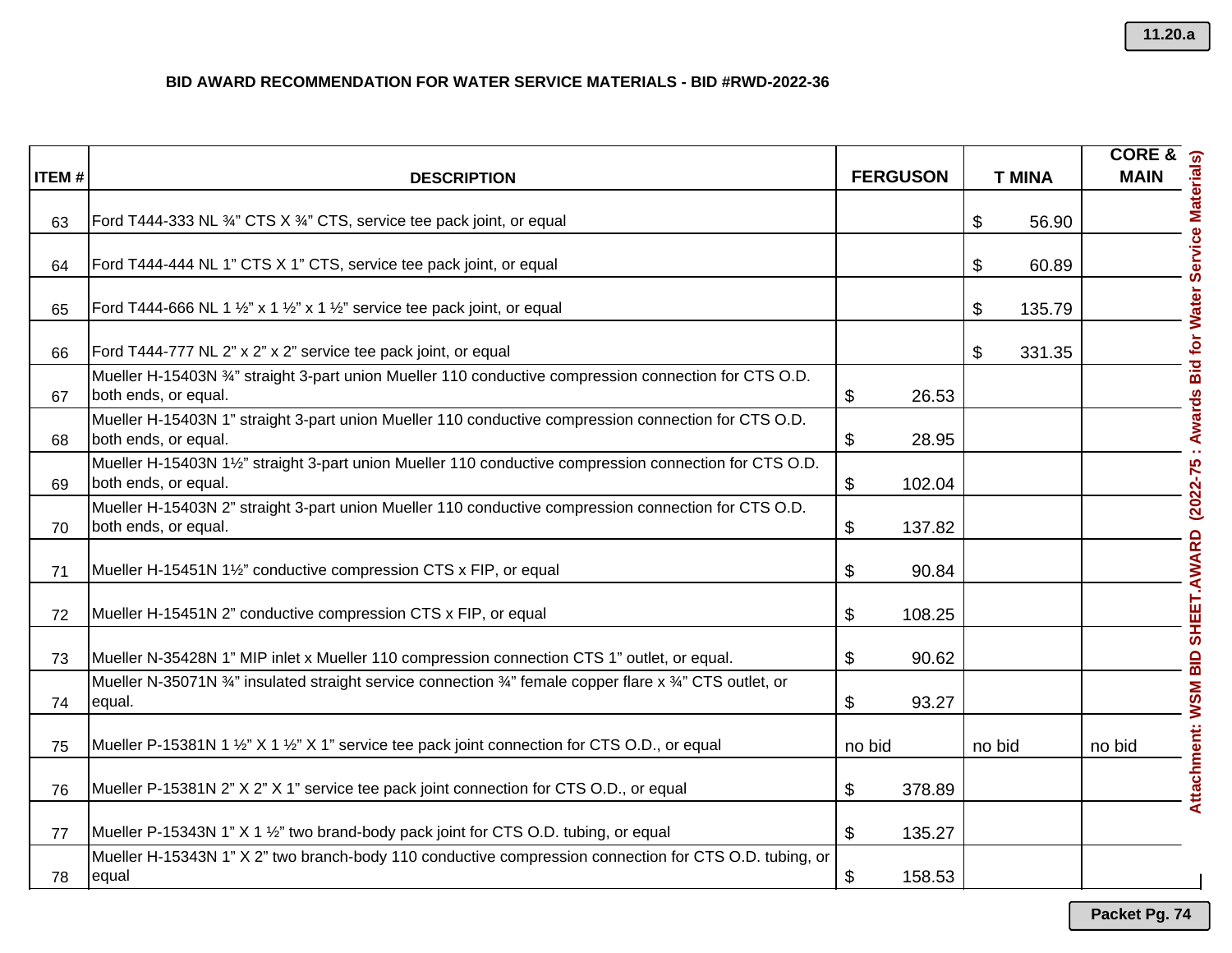|              |                                                                                        |                 |                       |               | <b>CORE &amp;</b>                                                |
|--------------|----------------------------------------------------------------------------------------|-----------------|-----------------------|---------------|------------------------------------------------------------------|
| <b>ITEM#</b> | <b>DESCRIPTION</b>                                                                     | <b>FERGUSON</b> |                       | <b>T MINA</b> | <b>MAIN</b>                                                      |
| 79           | 3/4" threaded rod coupling nut.                                                        |                 |                       |               | $\$\$<br>0.5                                                     |
| 80           | 1" x 100' type "K" copper.(roll)                                                       |                 |                       |               | \$10.48/<br>\$1048.00                                            |
| 81           | 3/4" x 100' type "K" copper.(roll)                                                     |                 |                       |               | : Awards Bid for Water Service Materials)<br>\$8.50/<br>\$858.00 |
| 82           | $\frac{3}{4}$ " x 400' PVC tubing, water grade rated at 160-200 psi. (roll)            | \$<br>165.00    |                       |               |                                                                  |
| 83           | 1" x 300' PVC tubing, water grade rated at 160-200 psi.(roll)                          |                 | \$                    | 219.00        |                                                                  |
| 84           | 11/2" x 300' PVC tubing, water grade rated at 160-200 psi.(roll)                       |                 | \$                    | 455.57        |                                                                  |
| 85           | Mueller H-15346N 1" X 2" three branch fitting, or equal                                | \$<br>202.56    |                       |               |                                                                  |
| 86           | Ford 6" FS1-(635, 696, 724, 745, 785) x 12.5 stainless steel repair clamp.             |                 | \$                    | 165.86        |                                                                  |
| 87           | Ford 8" FS1-(835, 894, 939, 967) x 12.5 stainless steel repair clamp.                  |                 | $\boldsymbol{\theta}$ | 195.04        |                                                                  |
| 88           | Ford 10" FS1-(1010, 1104, 1144, 1174, 1215) x 12.5 stainless steel repair clamp.       |                 | \$                    | 263.08        |                                                                  |
| 89           | Ford 12" FS1-(1240, 1302, 1350, 1380, 1410, 1440) x 12.5 stainless steel repair clamp. |                 | \$                    | 304.68        |                                                                  |
| 90           | Ford 6" FS1-(635, 696, 724, 745, 785) x 15 stainless steel repair clamp                |                 | \$                    | 183.44        |                                                                  |
| 91           | Ford 8" FS1-(835, 894, 939, 967) x 15 stainless steel repair clamp                     |                 | $\boldsymbol{\theta}$ | 222.95        | Attachment: WSM BID SHEET.AWARD (2022-75                         |
| 92           | Ford 10" FS1-(1010, 1104, 1144, 1174, 1215) x 15 stainless steel repair clamp          |                 | \$                    | 302.71        |                                                                  |
| 93           | Ford 12" FS1-(1240, 1302, 1350, 1380, 1410, 1440) x 15 stainless steel repair clamp    |                 | \$                    | 344.43        |                                                                  |
| 94           | Ford 6" FS1-(635, 696, 724, 745, 785) x 15 stainless steel repair clamp CC3/CC4        |                 | \$                    | 231.41        |                                                                  |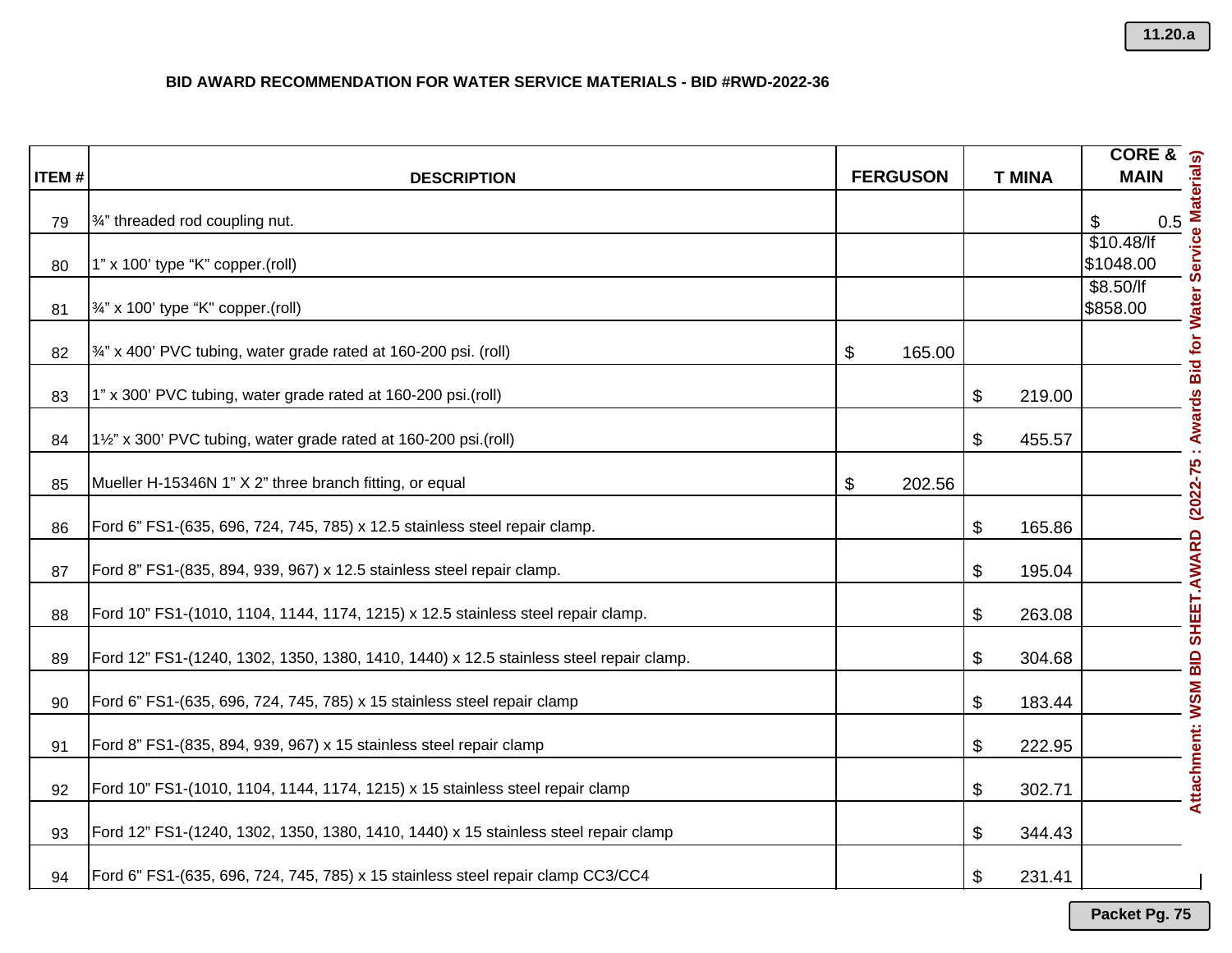|              |                                                                                          |                 |               | <b>CORE &amp;</b>                         |
|--------------|------------------------------------------------------------------------------------------|-----------------|---------------|-------------------------------------------|
| <b>ITEM#</b> | <b>DESCRIPTION</b>                                                                       | <b>FERGUSON</b> | <b>T MINA</b> | <b>MAIN</b>                               |
| 95           | Ford 8" FS1-(835, 894, 939, 967) x 15 stainless steel repair clamp CC3/CC4               |                 | \$<br>270.93  |                                           |
| 96           | Ford 10" FS1-(1010,1104,1144,1174,1215) x 15 stainless steel repair clamp CC3/CC4        |                 | \$<br>302.71  |                                           |
| 97           | Ford 12" FS1-(1240,1302,1350,1380,1410,1440) x 15 stainless steel repair clamp CC3/CC4   |                 | \$<br>344.43  |                                           |
| 98           | Ford 6" FC-1 ductile iron coupling with gasket and end rings.                            | \$<br>129.36    |               |                                           |
| 99           | Ford 8" FC-1 ductile iron coupling with gasket and end rings.                            | \$<br>163.55    |               |                                           |
| 100          | Ford 10" FC-1 ductile iron coupling with gasket and end rings.                           | \$<br>213.72    |               | : Awards Bid for Water Service Materials) |
| 101          | Ford 12" FC-1 ductile iron coupling with gasket and end rings.                           | \$<br>257.33    |               |                                           |
| 102          | Ford BBAA-43-NL 1" male AWWA Taper Thread x 3/4" female AWWA Taper Thread                |                 | \$<br>16.76   |                                           |
| 103          | 6" HYMAX 2000-0768-260 coupling (6.42-7.68 range)                                        | \$<br>263.75    |               |                                           |
| 104          | 8" HYMAX 2000-0984-260 coupling (8.54-9.84 RANGE)                                        | \$<br>297.50    |               |                                           |
| 105          | 10" HYMAX 2000-1200-260 coupling (10.70-12.00 RANGE)                                     | \$<br>413.75    |               |                                           |
| 106          | 12" HYMAX 2000-1441-260 coupling (13.15-14.41 RANGE)                                     | \$<br>452.93    |               |                                           |
| 107          | Ford 4" UFR-1300-(S, C)-4 uni-flange Block Buster Series 1300 pipe restraint, or equal   |                 | \$<br>30.83   |                                           |
| 108          | Ford 6" UFR-1300-(S, C)-6 uni-flange Block Buster Series 1300 pipe restraint, or equal   |                 | \$<br>37.83   | Attachment: WSM BID SHEET.AWARD (2022-75  |
| 109          | Ford 8" UFR-1300-(S, C)-8 uni-flange Block Buster Series 1300 pipe restraint, or equal   |                 | \$<br>63.03   |                                           |
| 110          | Ford 10" UFR-1300-(S, C)-10 uni-flange Block Buster Series 1300 pipe restraint, or equal |                 | \$<br>105.91  |                                           |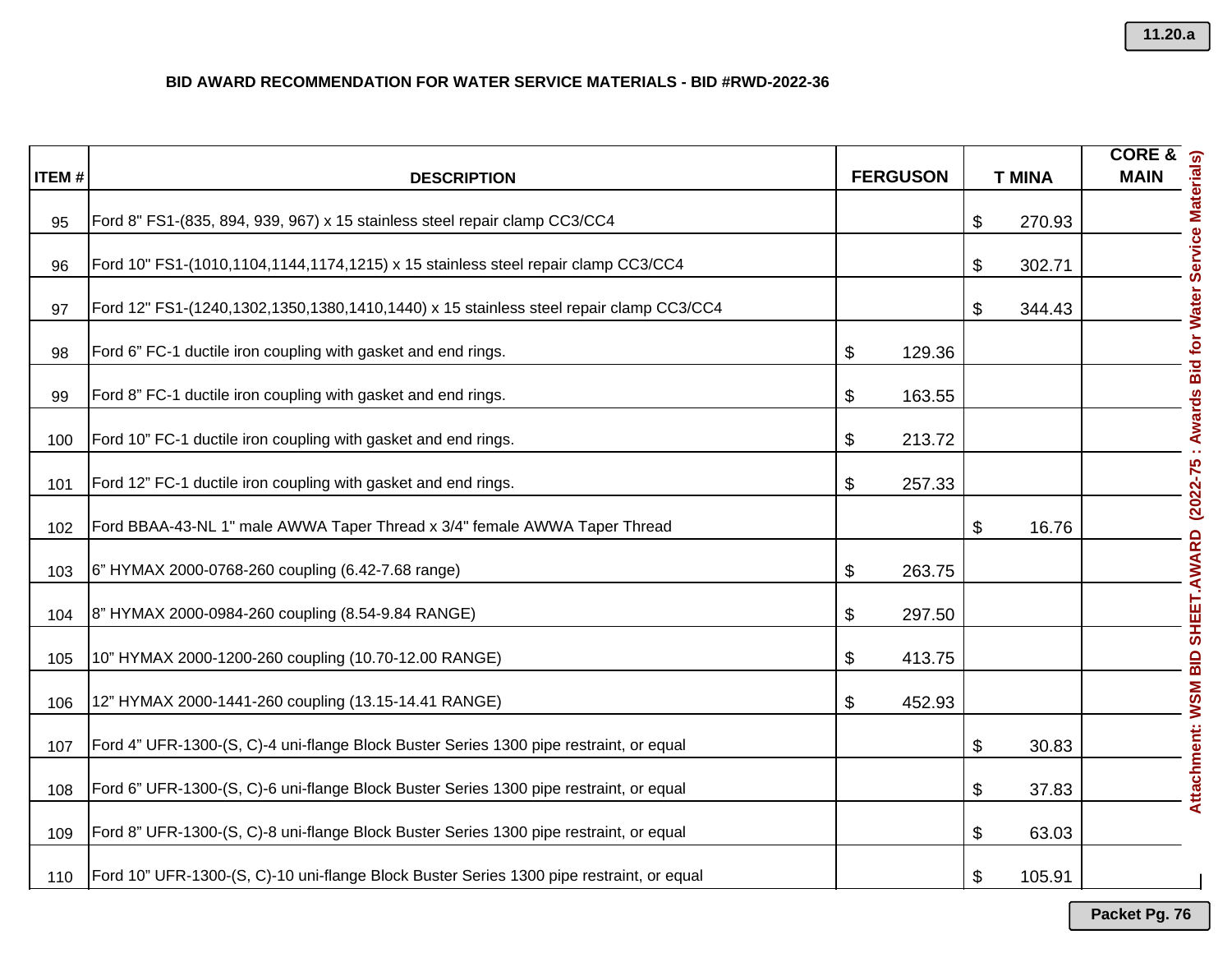| <b>ITEM#</b> | <b>DESCRIPTION</b>                                                                       |       | <b>FERGUSON</b> | <b>T MINA</b> | <b>CORE &amp;</b><br><b>MAIN</b>          |
|--------------|------------------------------------------------------------------------------------------|-------|-----------------|---------------|-------------------------------------------|
|              |                                                                                          |       |                 |               |                                           |
| 111          | Ford 12" UFR-1300-(S, C)-12 uni-flange Block Buster Series 1300 pipe restraint, or equal |       |                 | \$<br>113.28  |                                           |
| 112          | TX3 Total Piping Solutions Extended Range Transition Coupling 2"                         |       |                 | \$<br>164.60  |                                           |
| 113          | TX3 Total Piping Solutions Extended Range Transition Coupling 3"                         |       |                 | \$<br>217.13  |                                           |
| 114          | TX3 Total Piping Solutions Extended Range Transition Coupling 4"                         |       |                 | \$<br>270.88  |                                           |
| 115          | TX3 Total Piping Solutions Extended Range Transition Coupling 6"                         |       |                 | \$<br>283.38  |                                           |
| 116          | TX3 Total Piping Solutions Extended Range Transition Coupling 8"                         |       |                 | \$<br>303.84  | : Awards Bid for Water Service Materials) |
| 117          | TX3 Total Piping Solutions Extended Range Transition Coupling 10" Undersize              |       |                 | \$<br>520.79  |                                           |
| 118          | TX3 Total Piping Solutions Extended Range Transition Coupling 10" Oversize               |       |                 | \$<br>495.53  |                                           |
| 119          | TX3 Total Piping Solutions Extended Range Transition Coupling 12" Undersize              |       |                 | \$<br>584.89  |                                           |
| 120          | TX3 Total Piping Solutions Extended Range Transition Coupling 12" Oversize               |       |                 | \$<br>746.49  |                                           |
| 121          | Ford 6" UFR-1400-DA-6-U Series 1400 wedge action retainer gland, or equal.               | \$    | 46.38           |               |                                           |
| 122          | Ford 8" UFR-1400-DA-8-U Series 1400 wedge action retainer gland, or equal.               | \$    | 62.93           |               |                                           |
| 123          | Ford 10" UFR-1400-DA-10-U Series 1400 wedge action retainer gland, or equal.             | $\$\$ | 89.92           |               | Attachment: WSM BID SHEET.AWARD (2022-75  |
| 124          | Ford 12" UFR-1400-DA-12-U Series 1400 wedge action retainer gland, or equal.             | \$    | 120.53          |               |                                           |
| 125          | Ford 6" UFR-1400-DA-6-XL-U Series 1400 wedge action retainer gland, or equal.            | \$    | 71.14           |               |                                           |
| 126          | Ford 8" UFR-1400-DA-8-XL-U Series 1400 wedge action retainer gland, or equal.            | \$    | 92.90           |               |                                           |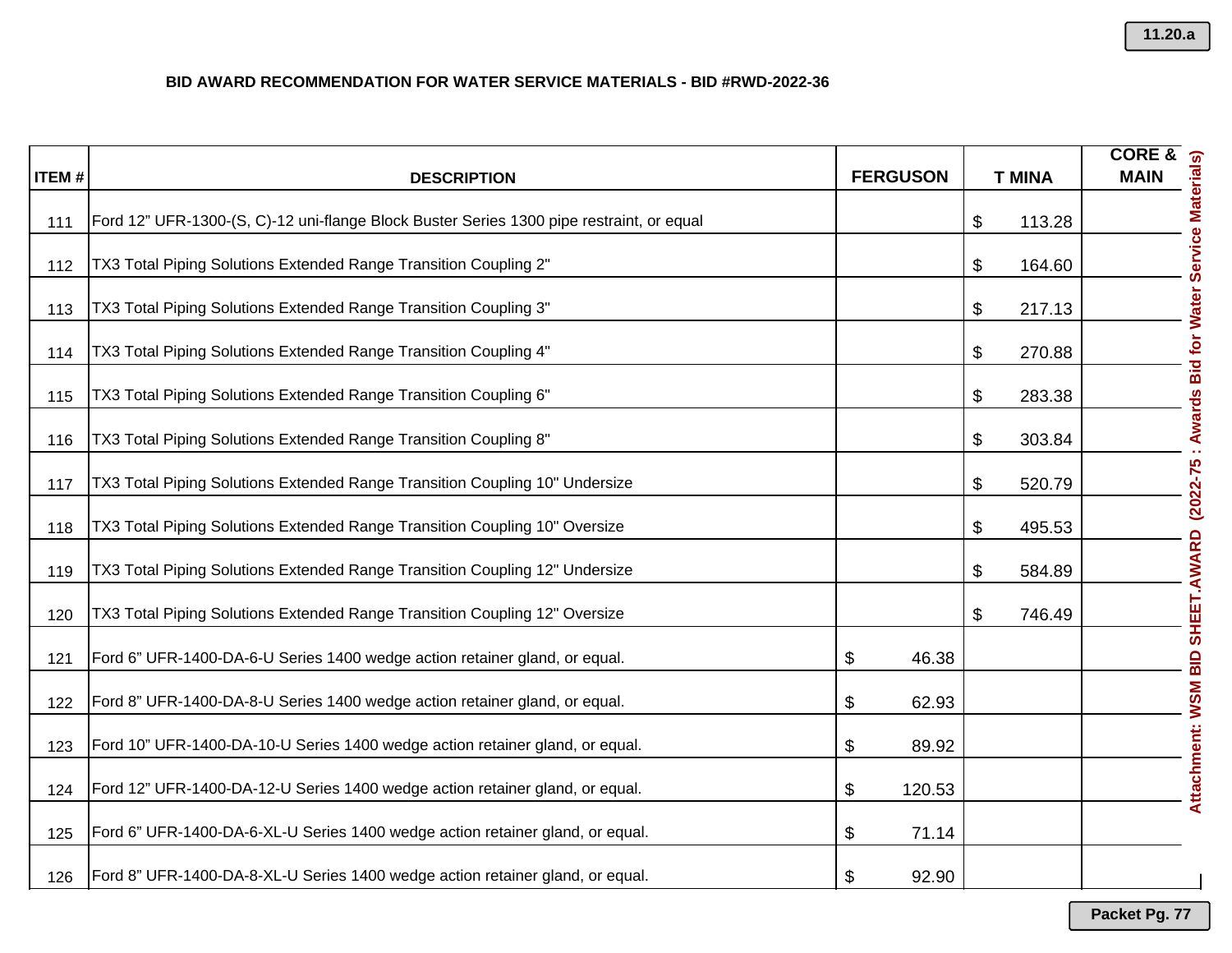|              |                                                                                 |                 |               | <b>CORE &amp;</b>                                                                  |
|--------------|---------------------------------------------------------------------------------|-----------------|---------------|------------------------------------------------------------------------------------|
| <b>ITEM#</b> | <b>DESCRIPTION</b>                                                              | <b>FERGUSON</b> | <b>T MINA</b> | <b>MAIN</b>                                                                        |
| 127          | Ford 10" UFR-1400-DA-10-XL-U Series 1400 wedge action retainer gland, or equal. | \$<br>117.55    |               |                                                                                    |
| 128          | Ford 12" UFR-1400-DA-12-XL-U Series 1400 wedge action retainer gland, or equal. | \$<br>150.34    |               |                                                                                    |
| 129          | Ford 4" UFA-200-(S, C)-4 uni-flange adapter flange Series 200, or equal.        | \$<br>48.43     |               |                                                                                    |
| 130          | Ford 6" UFA-200-(S, C)-6 uni-flange adapter flange Series 200, or equal.        | \$<br>52.60     |               |                                                                                    |
| 131          | Ford 8" UFA-200-(S, C)-8 uni-flange adapter flange Series 200, or equal.        | \$<br>73.04     |               |                                                                                    |
| 132          | Ford 10" UFA-200-(S, C)-10 uni-flange adapter flange Series 200, or equal.      | \$<br>131.20    |               |                                                                                    |
| 133          | Ford 12" UFA-200-(S, C)-12 uni-flange adapter flange Series 200, or equal.      | \$<br>152.96    |               |                                                                                    |
| 134          | Smith Blair 4" 274 bell joint repair clamp, or equal                            |                 | \$<br>153.99  |                                                                                    |
| 135          | Smith Blair 6" 274 bell joint repair clamp, or equal                            |                 | \$<br>169.57  |                                                                                    |
| 136          | Smith Blair 8" 274 bell joint repair clamp, or equal                            |                 | \$<br>234.57  |                                                                                    |
| 137          | Smith Blair 10" 274 bell joint repair clamp, or equal                           |                 | \$<br>294.07  |                                                                                    |
| 138          | Smith Blair 12" 274 bell joint repair clamp, or equal                           |                 | \$<br>319.00  |                                                                                    |
| 139          | ROMAC 4" grap-(DI & IP) gripping pipe restrainer.                               | \$<br>46.94     |               | Attachment: WSM BID SHEET.AWARD (2022-75 : Awards Bid for Water Service Materials) |
| 140          | ROMAC 6" grap-(DI & IP) gripping pipe restrainer.                               | \$<br>63.29     |               |                                                                                    |
| 141          | ROMAC 8" grap-(DI & IP) gripping pipe restrainer.                               | \$<br>100.00    |               |                                                                                    |
| 142          | ROMAC 10" grap-(DI & IP) gripping pipe restrainer.                              | \$<br>145.33    |               |                                                                                    |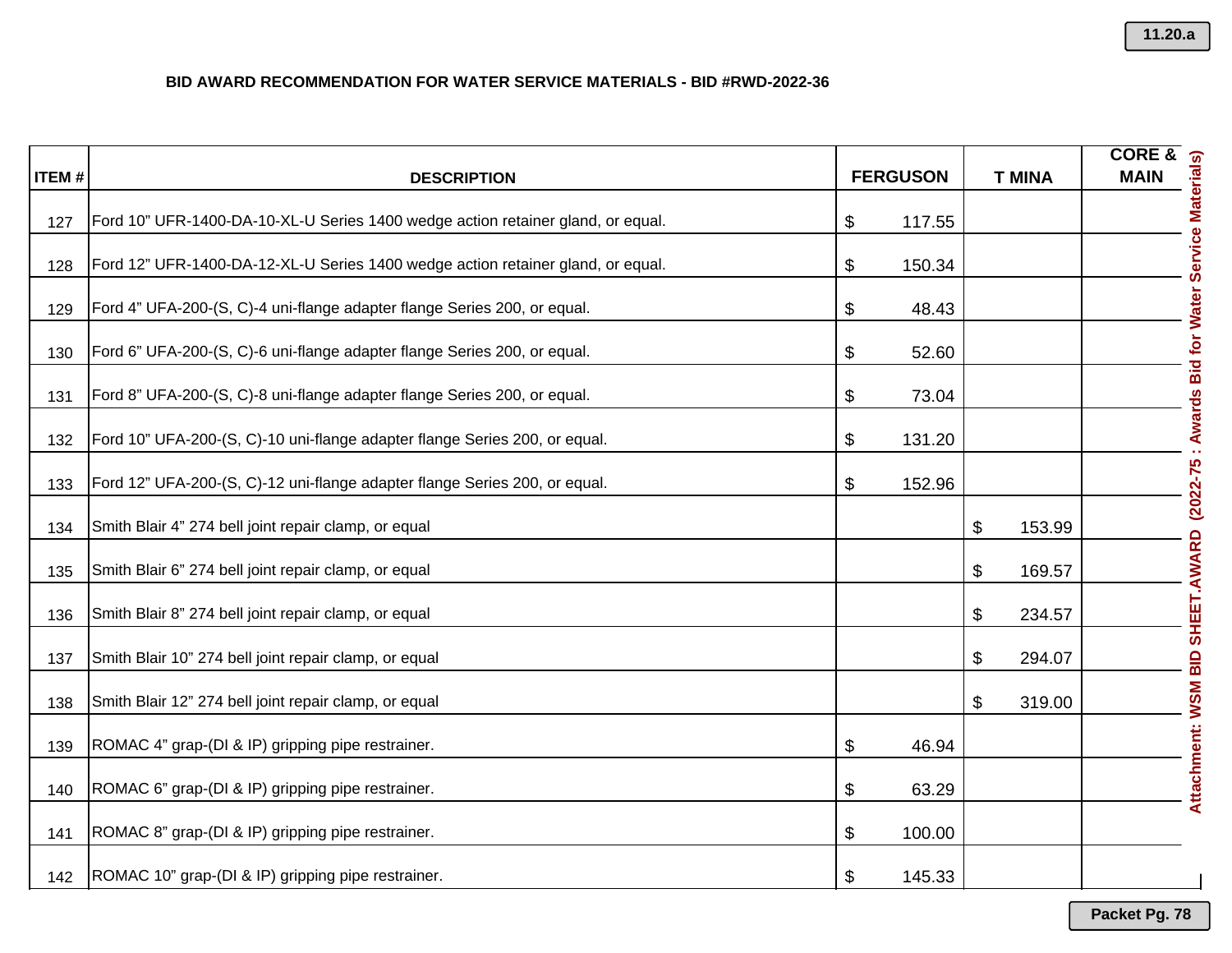| <b>ITEM#</b> | <b>DESCRIPTION</b>                                                                                                                                                                                                                                               | <b>FERGUSON</b> | <b>T MINA</b>   |                                                                                                                            |
|--------------|------------------------------------------------------------------------------------------------------------------------------------------------------------------------------------------------------------------------------------------------------------------|-----------------|-----------------|----------------------------------------------------------------------------------------------------------------------------|
|              |                                                                                                                                                                                                                                                                  |                 |                 |                                                                                                                            |
| 143          | ROMAC 12" grap-(DI & IP) gripping pipe restrainer.                                                                                                                                                                                                               | \$<br>198.67    |                 |                                                                                                                            |
| 144          | 6" MJ cast iron sleeve, less accessories - domestic casting Duo sleeve                                                                                                                                                                                           |                 | \$<br>132.43    |                                                                                                                            |
| 145          | 8" MJ cast iron sleeve, less accessories - domestic casting Duo sleeve                                                                                                                                                                                           | reg slv 182.01  |                 |                                                                                                                            |
| 146          | 10" MJ cast iron sleeve, less accessories - domestic casting Duo sleeve                                                                                                                                                                                          |                 | \$<br>253.91    |                                                                                                                            |
| 147          | 12" MJ cast iron sleeve, less accessories - domestic casting Duo sleeve                                                                                                                                                                                          |                 | \$<br>342.51    |                                                                                                                            |
| 148          | 6" x 6" x 6" hydrant tee, less accessories - domestic casting                                                                                                                                                                                                    | \$<br>232.05    |                 | <b>SORE SERVIEW AND RESERVED AND RESERVED AND RESERVED AND RESERVED AND RESERVED AND RESERVED MATCH SERVICE Materials)</b> |
| 149          | 8" x 8" x 6" hydrant tee, less accessories - domestic casting                                                                                                                                                                                                    | \$<br>289.41    |                 |                                                                                                                            |
| 150          | 10" x 10" x 6" hydrant tee, less accessories - domestic casting                                                                                                                                                                                                  | \$<br>452.95    |                 |                                                                                                                            |
| 151          | 12" x 12" x 6" hydrant tee, less accessories - domestic casting                                                                                                                                                                                                  | \$<br>525.74    |                 |                                                                                                                            |
| 152          | 6" mechanical joint with 90° bend, less accessories                                                                                                                                                                                                              | \$<br>148.88    | \$<br>148.88    |                                                                                                                            |
| 153          | 6" mechanical joint with 45° bend, less accessories                                                                                                                                                                                                              | \$<br>122.39    | \$<br>122.39    |                                                                                                                            |
| 154          | 6" mechanical joint with 22° bend                                                                                                                                                                                                                                | \$<br>111.43    | $\$\$<br>111.43 |                                                                                                                            |
| 155          | $6"$ push-on DI pipe cl52, specify length $20'$ x \$21.83 =<br>\$436.60 Ferguson<br>$\left 6\right $ push-on DI pipe cl52, specify length 18" x \$26.29 = \$473.22 T Mina<br>6" push-<br>on DI pipe cl52, specify length $20''$ x \$24.74 = \$494.80 Core & Main | \$<br>436.60    |                 | Attachment: WSM BID SHEET.AWARD                                                                                            |
|              | $8$ " push-on DI pipe cl52, specify length 20' x \$30.80 = \$616.00 Ferguson<br>8"<br>push-on DI pipe cl52, specify length $18'x$ \$37.09 = \$667.62 T Mina                                                                                                      |                 |                 |                                                                                                                            |
| 156          | $\vert$ 8" push-on DI pipe cl52, specify length 20'x \$34.90 = \$698.00 Core & Main<br>10" push-on DI pipe cl52, specify length $20' \times $40.38$ =<br>\$807.60 Ferguson                                                                                       | \$<br>616.00    |                 |                                                                                                                            |
|              | 10" push-on DI pipe cl52, specify length 18' x $$48.61 =$<br>\$874.98 T Mina                                                                                                                                                                                     |                 |                 |                                                                                                                            |
| 157          | 10" push-on DI pipe cl52, specify length 20' x $$45.63 =$<br>\$912.60 Core & Main                                                                                                                                                                                | \$<br>807.60    |                 |                                                                                                                            |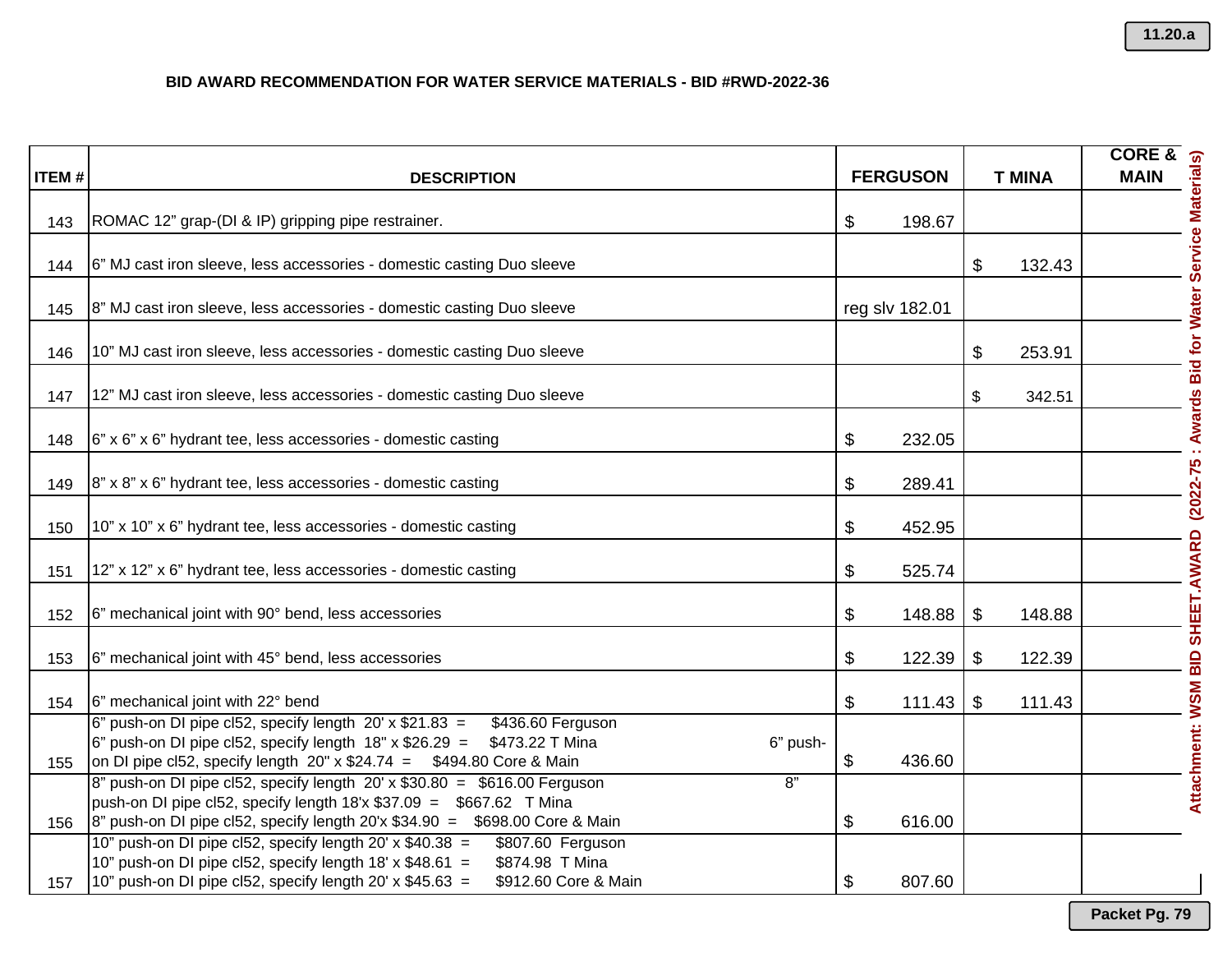|              |                                                                                                                      |                      |               | <b>CORE &amp;</b>                                  |
|--------------|----------------------------------------------------------------------------------------------------------------------|----------------------|---------------|----------------------------------------------------|
| <b>ITEM#</b> | <b>DESCRIPTION</b><br>12" push-on DI pipe cl52, specify length 20' x \$50.85 = \$1017.00 Ferguson<br>$\overline{12}$ | <b>FERGUSON</b>      | <b>T MINA</b> | <b>MAIN</b>                                        |
|              | push-on DI pipe cl52, specify length $18' \times $61.23 = $1102.14$ T Mina                                           |                      |               |                                                    |
| 158          | 12" push-on DI pipe cl52, specify length 20' x \$57.59 = \$1151.80 Core & Main                                       | 1,017.00<br>\$       |               |                                                    |
| 159          | Mueller 6" A-2361 MJ resilient wedge gate valve.                                                                     | \$<br>819.67         |               | (2022-75 : Awards Bid for Water Service Materials) |
| 160          | Mueller 8" A-2361 MJ resilient wedge gate valve.                                                                     | \$<br>1,305.47       |               |                                                    |
| 161          | Mueller 10" A-2361 MJ resilient wedge gate valve.                                                                    | \$<br>2,035.48       |               |                                                    |
| 162          | Mueller 12" A-2361 MJ resilient wedge gate valve.                                                                    | \$<br>2,575.62       |               |                                                    |
| 163          | Mueller 6" HC-2361-44-D-150 MJ cut-in valve.                                                                         | \$<br>1,876.90       |               |                                                    |
| 164          | Mueller 8" HC-2361-44-D-150 MJ cut-in valve.                                                                         | \$<br>2,902.17       |               |                                                    |
| 165          | Mueller 10" HC-2361-44-D-150 MJ cut-in valve.                                                                        | no bid               | no bid        | no bid                                             |
| 166          | Mueller 12" HC-2361-44-D-150 MJ cut-in valve.                                                                        | no bid               | no bid        | no bid                                             |
| 167          | Mueller Super Centurion 250 4 1/2" MVO fire hydrant with acuagrip foot & 5' bury.                                    | \$<br>2,995.00       |               |                                                    |
| 168          | Mueller Super Centurion 6" hydrant extension kit.                                                                    | \$<br>586.79         |               |                                                    |
| 169          | Mueller Super Centurion 350 PSI fire hydrant w/ 4 1/2 MVO & 6" MJ foot & 5' bury square nuts                         | \$<br>2,995.00       |               |                                                    |
| 170          | Mueller Super Centurion 350 PSI fire hydrant w/ 4 1/2 MVO & 6" MJ foot & 5' bury 5 sided nuts                        | \$<br>2,995.00       |               | Attachment: WSM BID SHEET.AWARD                    |
| 171          | Mueller Super Centurion 1' hydrant extension kit.                                                                    | \$<br>683.46         |               |                                                    |
| 172          | Mueller hydrant repair stems, 4 1/2' MVO (all models)                                                                | 4.5% Mueller<br>list |               |                                                    |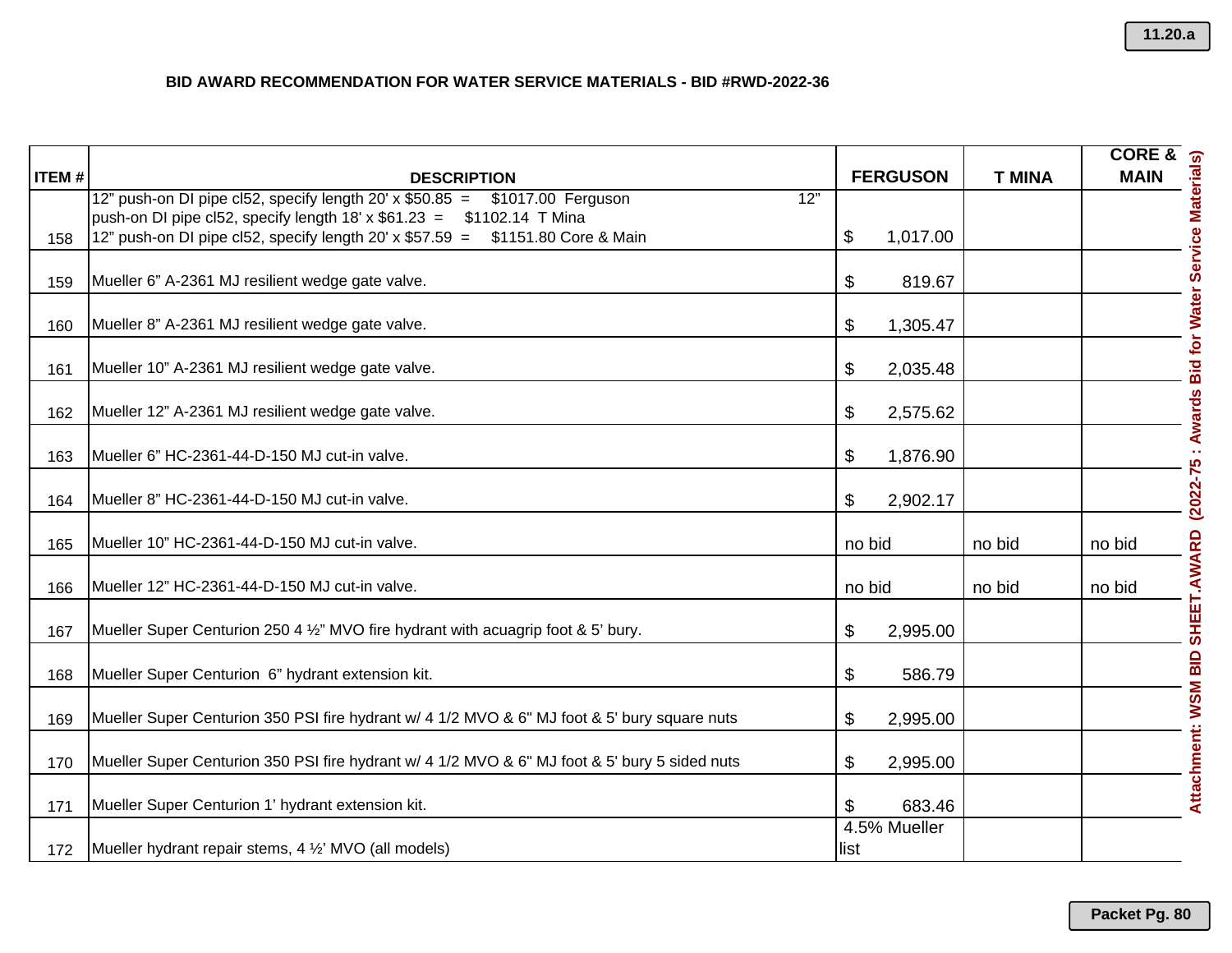| <b>ITEM#</b> | <b>DESCRIPTION</b>                                                 |        | <b>FERGUSON</b> |                           | <b>T MINA</b> |                                                                                                        |                            |
|--------------|--------------------------------------------------------------------|--------|-----------------|---------------------------|---------------|--------------------------------------------------------------------------------------------------------|----------------------------|
| 173          | Clow Medalion 4 1/2" MVO fire hydrant with 6" MJ foot & 5' bury.   |        |                 | \$                        | 2,616.60      | CORE &<br>MAIN<br>MAIN<br>CORE &<br>CORE &<br>CORE &<br>CORE &<br>CORE &<br>CORE &<br>CORE &<br>CORE & |                            |
| 174          | Clow Medalion 6" hydrant extension kit.                            |        |                 | \$                        | 519.94        |                                                                                                        |                            |
| 175          | Clow Medalion 1' hydrant extension kit.                            |        |                 | \$                        | 610.65        |                                                                                                        |                            |
| 176          | Clow Medalion fire hydrant breakaway repair kit.                   |        |                 | \$                        | 198.39        |                                                                                                        | <b>Bid for Water</b>       |
| 177          | Kennedy 4 1/2" MVO fire hydrant with 6" MJ foot & 5' bury.         |        |                 |                           |               | $\frac{1}{2}$<br>3,025.4                                                                               |                            |
| 178          | KENNEDY 4 1/2" MVO hydrant repair kit                              |        |                 | \$                        | 336.00        |                                                                                                        | <b>Awards</b>              |
| 179          | KENNEDY 6" hydrant extension kit.                                  |        |                 | \$                        | 669.75        |                                                                                                        | $(2022 - 75)$              |
| 180          | KENNEDY 1' hydrant extension kit.                                  |        |                 | \$                        | 786.60        |                                                                                                        |                            |
| 181          | Eddy 4 1/2" MVO fire hydrant with 6" MJ foot & 5' bury.            |        |                 | \$                        | 2,725.63      |                                                                                                        |                            |
| 182          | Clow Eddy F-2640 41/2" fire hydrant breakaway repair kit.          |        |                 | $\boldsymbol{\mathsf{S}}$ | 268.45        |                                                                                                        |                            |
| 183          | Mueller Super Centurion 250 fire hydrant breakaway repair kit.     | \$     | 259.43          |                           |               |                                                                                                        | <b>WSM BID SHEET.AWARD</b> |
| 184          | Mueller Super Centurion 350 fire hydrant breakaway repair kit      | \$     | 259.43          |                           |               |                                                                                                        |                            |
| 185          | Fire hydrant breakaway repair kit with brass safety stem coupling. | no bid |                 | no bid                    |               | no bid                                                                                                 |                            |
| 186          | 6" pipe clamp and washers.                                         | \$     | 30.84           |                           |               |                                                                                                        | Attachment:                |
| 187          | 8" pipe clamp and washers.                                         |        |                 | \$                        | 38.00         |                                                                                                        |                            |
| 188          | 10" pipe clamp and washers.                                        |        |                 | \$                        | 42.67         |                                                                                                        |                            |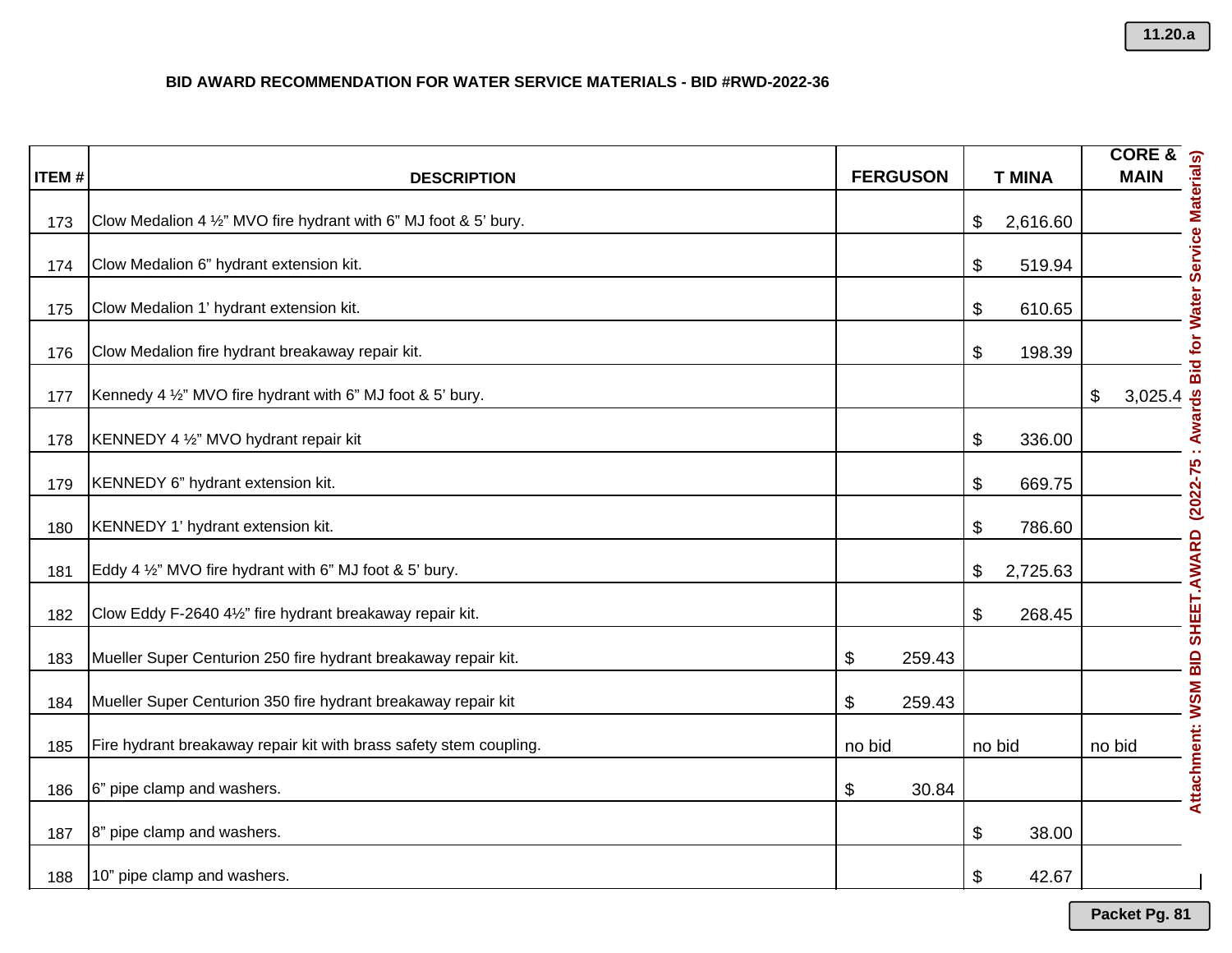| <b>ITEM#</b> | <b>DESCRIPTION</b>                                                                                    | <b>FERGUSON</b> | <b>T MINA</b> | <b>CORE &amp;</b><br><b>MAIN</b>          |
|--------------|-------------------------------------------------------------------------------------------------------|-----------------|---------------|-------------------------------------------|
|              |                                                                                                       |                 |               |                                           |
| 189          | 12" pipe clamp and washers.                                                                           | \$<br>46.40     |               |                                           |
| 190          | Bucket of nuts and eye bolts for hydrant rod (specify quantity in bucket 50).                         |                 | \$<br>167.50  |                                           |
| 191          | Bucket of ductile iron duc-lugs (specify quantity in bucket _). Ferg 65 T Mina 50                     | \$<br>188.50    |               |                                           |
| 192          | 3/ <sub>4</sub> " tie bolts.                                                                          |                 | \$<br>3.35    | : Awards Bid for Water Service Materials) |
| 193          | 3/4" x 6' threaded hydrant rod.                                                                       |                 |               | \$<br>11.1                                |
| 194          | 2" x 300' PVC tubing, water grade rated at 160-200 psi.                                               |                 | \$<br>726.80  |                                           |
| 195          | 25 lbs. lead wool (indicate if price is per pound or per 25 pounds; i.e., \$10.00/lb or \$10/25 lbs). | \$675.68/25#    |               | $(2022 - 75)$                             |
| 196          | 4" Mueller Line Seal III butterfly valve, flange x flange, with hand wheel.                           | \$<br>1,076.52  |               |                                           |
| 197          | 6" Mueller Line Seal III butterfly valve, flange x flange, with hand wheel.                           | \$<br>1,103.08  |               |                                           |
| 198          | 8" Mueller Line Seal III butterfly valve, flange x flange, with hand wheel.                           | \$<br>1,197.65  |               |                                           |
| 199          | 10" Mueller Line Seal III butterfly valve, flange x flange, with hand wheel.                          | \$<br>1,858.98  |               |                                           |
| 200          | 12" Mueller Line Seal III butterfly valve, flange x flange, with hand wheel.                          | \$<br>2,186.08  |               |                                           |
| 201          | 4" full-face glange gasket and bolt kit-1/8" thickness.                                               |                 | \$<br>11.82   | Attachment: WSM BID SHEET.AWARD           |
| 202          | 6" full-face glange gasket and bolt kit-1/8" thickness.                                               |                 |               | \$<br>14.1                                |
| 203          | 8" full-face glange gasket and bolt kit-1/8" thickness.                                               |                 |               | \$<br>15.6                                |
| 204          | 10" full-face glange gasket and bolt kit-1/8" thickness.                                              |                 |               | \$<br>31.91                               |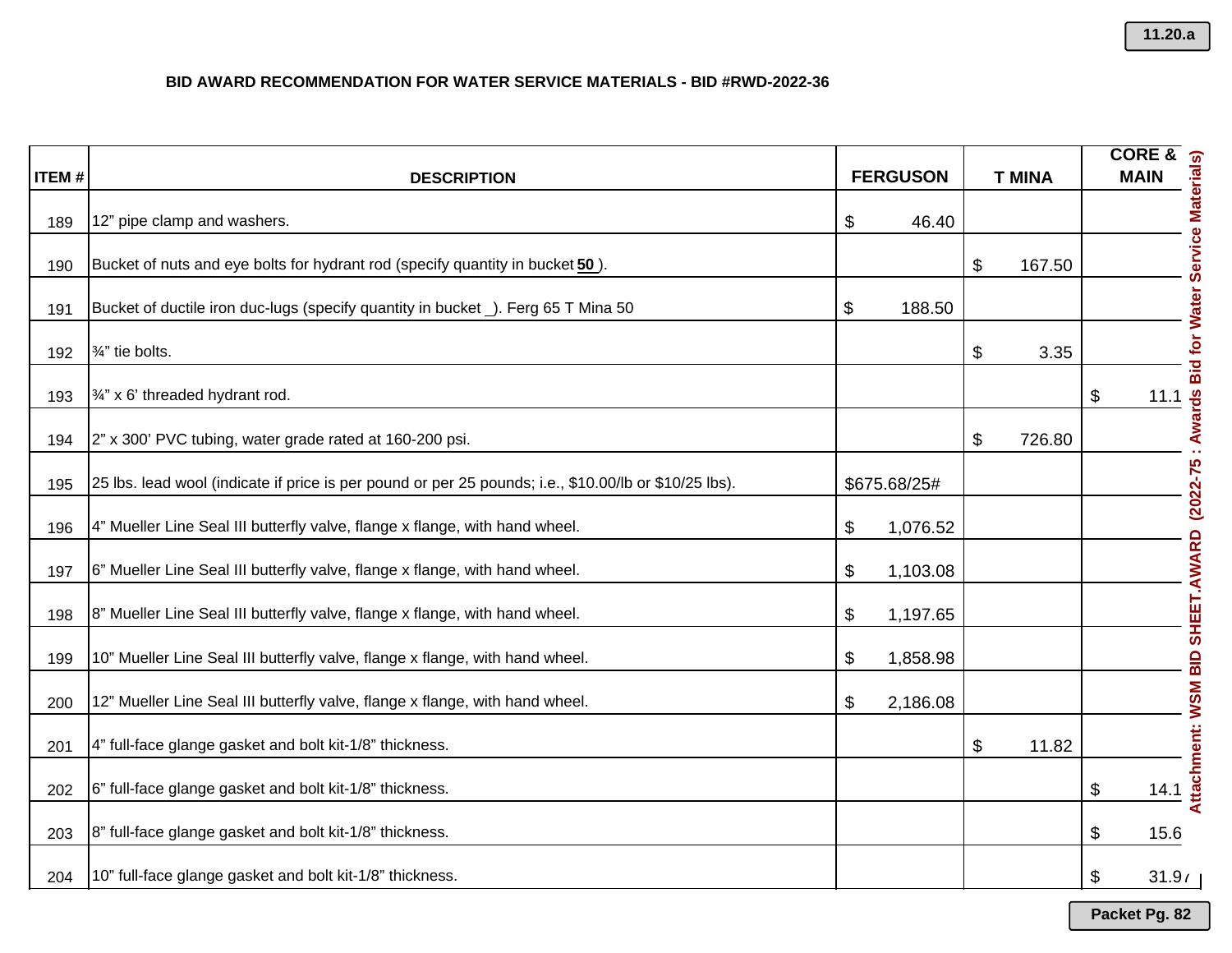|              |                                                                                                          |                 |               | <b>CORE &amp;</b> |                                          |
|--------------|----------------------------------------------------------------------------------------------------------|-----------------|---------------|-------------------|------------------------------------------|
| <b>ITEM#</b> | <b>DESCRIPTION</b>                                                                                       | <b>FERGUSON</b> | <b>T MINA</b> | <b>MAIN</b>       |                                          |
| 205          | 12" full-face glange gasket and bolt kit-1/8" thickness.                                                 | \$<br>46.84     |               |                   |                                          |
| 206          | Reflective fiberglass hydrant flag, plate-mount flat, 64" X .375", reflective red & white color or equal |                 |               | \$<br>28.9        | Service Materials)                       |
| 207          | Reflective mini flat, 4" X 5" for .375 shaft, reflective red & white color                               |                 |               | \$                | 9.7                                      |
| 208          | 3/4" CC drill & tap for "Mueller B101" tapping machine                                                   | \$<br>264.75    |               |                   | : Awards Bid for Water                   |
| 209          | 1" CC drill & tap for "Mueller B101" tapping machine                                                     | \$<br>351.50    |               |                   |                                          |
| 210          | 1 3/4" carbide-tip hole saw cutter                                                                       | \$<br>32.67     |               |                   |                                          |
| 211          | 1/4" carbide-tip pilot cutter                                                                            | \$<br>6.18      |               |                   | Attachment: WSM BID SHEET.AWARD (2022-75 |
| 212          | Silver reflective paint (price per quart)                                                                | \$<br>265.00    |               |                   |                                          |
| 213          | Safety orange hydrant paint (Rust-Oleum enamel brush-on/roll-on only - price per gallon).                | \$<br>88.00     |               |                   |                                          |
| 214          | Markout paint (AWWA blue) 20 oz. cans, or equal                                                          | \$<br>4.75      |               |                   |                                          |
| 215          | MA013922 food-grade anti-seize, 1 lb., or equal                                                          | \$<br>39.00     |               |                   |                                          |
| 216          | SIGMA 1" cast iron valve box riser                                                                       | \$<br>18.67     |               |                   |                                          |
| 217          | SIGMA 1.5" cast iron valve box riser                                                                     | \$<br>22.67     |               |                   |                                          |
| 218          | SIGMA 2" cast iron valve box riser                                                                       | \$<br>25.33     |               |                   |                                          |
| 219          | SIGMA 3" cast iron valve box riser                                                                       | \$<br>28.60     |               |                   |                                          |
| 220          | SIGMA 4" cast iron valve box riser                                                                       |                 | \$<br>38.13   |                   |                                          |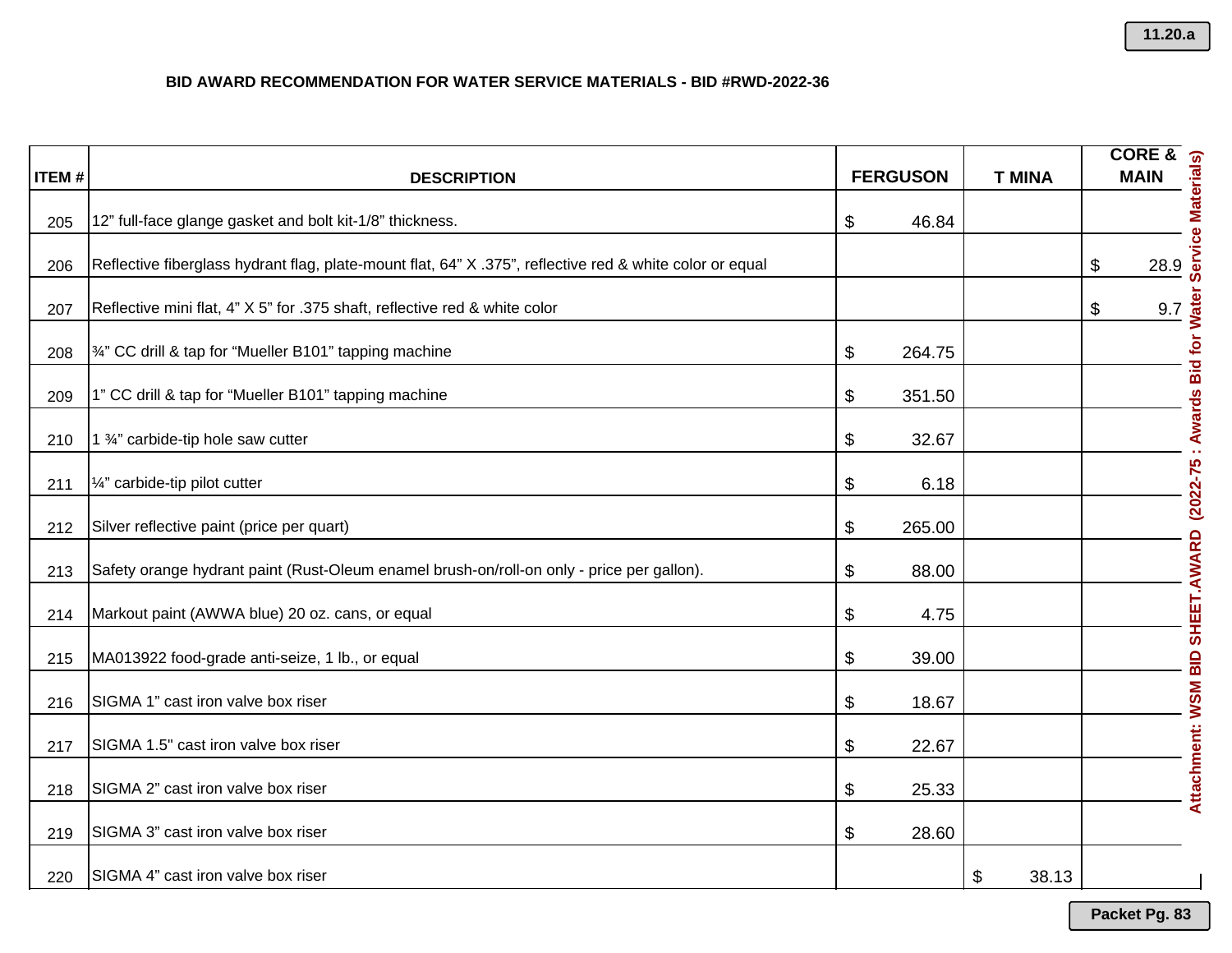| <b>ITEM#</b> | <b>DESCRIPTION</b>                                                     | <b>FERGUSON</b> |        |                       |        |                                 |  |  |  |  |  |  |  |  |  |  |  |  |  |  |  |  |  |  |  |  |  |  |  |  |  |  |  |  |  |  |  |  | <b>T MINA</b> |  |
|--------------|------------------------------------------------------------------------|-----------------|--------|-----------------------|--------|---------------------------------|--|--|--|--|--|--|--|--|--|--|--|--|--|--|--|--|--|--|--|--|--|--|--|--|--|--|--|--|--|--|--|--|---------------|--|
| 221          | SIGMA 6" cast iron valve box riser                                     |                 |        | \$                    | 52.00  |                                 |  |  |  |  |  |  |  |  |  |  |  |  |  |  |  |  |  |  |  |  |  |  |  |  |  |  |  |  |  |  |  |  |               |  |
| 222          | SIGMA valve box complete with covers & 16" top section (all cast iron) | \$              | 75.00  |                       |        |                                 |  |  |  |  |  |  |  |  |  |  |  |  |  |  |  |  |  |  |  |  |  |  |  |  |  |  |  |  |  |  |  |  |               |  |
| 223          | 16" ductile iron valve box top flange top section with cover           | \$              | 147.00 |                       |        |                                 |  |  |  |  |  |  |  |  |  |  |  |  |  |  |  |  |  |  |  |  |  |  |  |  |  |  |  |  |  |  |  |  |               |  |
| 224          | Domestic valve box cover                                               | \$              | 20.51  |                       |        | Awards Bid for Water            |  |  |  |  |  |  |  |  |  |  |  |  |  |  |  |  |  |  |  |  |  |  |  |  |  |  |  |  |  |  |  |  |               |  |
| 225          | SIGMA valve box bottom section (cast iron)                             |                 |        | \$                    | 61.53  |                                 |  |  |  |  |  |  |  |  |  |  |  |  |  |  |  |  |  |  |  |  |  |  |  |  |  |  |  |  |  |  |  |  |               |  |
| 226          | SIGMA 16" cast iron line valve box top section                         |                 |        | \$                    | 37.27  | ×,                              |  |  |  |  |  |  |  |  |  |  |  |  |  |  |  |  |  |  |  |  |  |  |  |  |  |  |  |  |  |  |  |  |               |  |
| 227          | SIGMA 26" cast iron line valve box top section                         |                 |        | \$                    | 60.67  | $(2022 - 75)$                   |  |  |  |  |  |  |  |  |  |  |  |  |  |  |  |  |  |  |  |  |  |  |  |  |  |  |  |  |  |  |  |  |               |  |
| 228          | Buffalo-type 2 1/2" cast iron valve box                                |                 |        | \$                    | 48.33  |                                 |  |  |  |  |  |  |  |  |  |  |  |  |  |  |  |  |  |  |  |  |  |  |  |  |  |  |  |  |  |  |  |  |               |  |
| 229          | Mueller H-10373 2 1/2" repair lids for new style Buffalo-type curb box |                 |        | $\boldsymbol{\theta}$ | 15.00  |                                 |  |  |  |  |  |  |  |  |  |  |  |  |  |  |  |  |  |  |  |  |  |  |  |  |  |  |  |  |  |  |  |  |               |  |
| 230          | Mueller H-10374 2 1/2" repair lids for old style Buffalo-type curb box |                 |        | \$                    | 15.00  | Attachment: WSM BID SHEET.AWARD |  |  |  |  |  |  |  |  |  |  |  |  |  |  |  |  |  |  |  |  |  |  |  |  |  |  |  |  |  |  |  |  |               |  |
| 231          | Mueller H-10374 3" repair lids for old style Buffalo-type curb box     | \$              | 32.05  |                       |        |                                 |  |  |  |  |  |  |  |  |  |  |  |  |  |  |  |  |  |  |  |  |  |  |  |  |  |  |  |  |  |  |  |  |               |  |
| 232          | Mueller H-10310 curb box complete for 1 1/2" x 2" service, or equal    | \$              | 114.97 |                       |        |                                 |  |  |  |  |  |  |  |  |  |  |  |  |  |  |  |  |  |  |  |  |  |  |  |  |  |  |  |  |  |  |  |  |               |  |
| 233          | CH15535 3/4" copper disk                                               | \$              | 2.36   |                       |        |                                 |  |  |  |  |  |  |  |  |  |  |  |  |  |  |  |  |  |  |  |  |  |  |  |  |  |  |  |  |  |  |  |  |               |  |
| 234          | DH15535 1" copper disk                                                 | \$              | 2.36   |                       |        |                                 |  |  |  |  |  |  |  |  |  |  |  |  |  |  |  |  |  |  |  |  |  |  |  |  |  |  |  |  |  |  |  |  |               |  |
| 235          | Diamond blade for cured concrete, 14" x .125 x 1"                      | \$              | 199.99 |                       |        |                                 |  |  |  |  |  |  |  |  |  |  |  |  |  |  |  |  |  |  |  |  |  |  |  |  |  |  |  |  |  |  |  |  |               |  |
| 236          | Diamond blade for green concrete/asphalt, 14" x .125 X 1"              |                 |        | \$                    | 156.80 |                                 |  |  |  |  |  |  |  |  |  |  |  |  |  |  |  |  |  |  |  |  |  |  |  |  |  |  |  |  |  |  |  |  |               |  |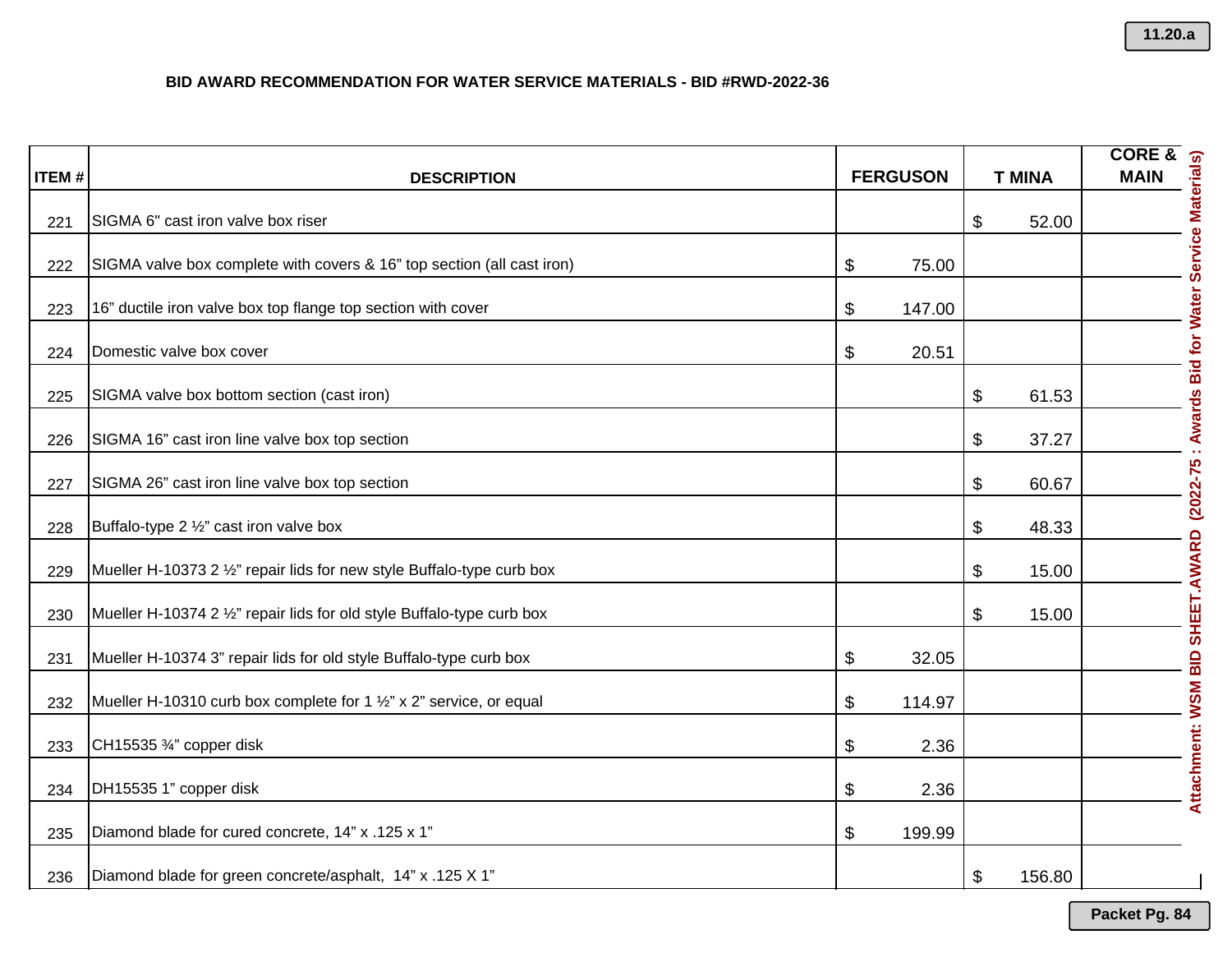| <b>ITEM#</b> |                                                                            |        | <b>FERGUSON</b> |                 | $CORE & \frac{1}{2}$                          |
|--------------|----------------------------------------------------------------------------|--------|-----------------|-----------------|-----------------------------------------------|
|              | <b>DESCRIPTION</b>                                                         |        |                 | <b>T MINA</b>   |                                               |
| 237          | Diamond blade for D.I., 14" x .125 x 1"                                    | \$     | 199.00          |                 |                                               |
| 238          | Husqvarna K760 gas powered saw                                             |        | <b>NO AWARD</b> | <b>NO AWARD</b> | MAIN<br>MAIN<br>MAIN<br>END AWARD<br>NO AWARD |
| 239          | CST magnetic locator, Model 100, or equal (Core & Main Shoenstedt 6A-52CX) | \$     | 744.56          |                 |                                               |
| 240          | Ford 3/4" C44-33-4-75-Q-NL extended length coupling with quick joint       | no bid |                 | no bid          | no bid                                        |
| 241          | Ford 1" C44-44-4-75-Q-NL extended length coupling with quick joint         | \$     | 30.51           |                 | Awards Bid for Water                          |
| 242          | Ford 3/4" FSC-088-642 pipe OD .875 stainless steel dual-armor clamp        | \$     | 33.29           |                 |                                               |
| 243          | Ford 3/4" FSC-105-6R2 pipe OD 1.05 stainless steel dual-armor clamp        |        |                 | \$<br>45.11     | $(2022 - 75)$                                 |
| 244          | Ford 1" FSC-113-6R2 pipe OD 1.125 stainless steel dual-armor clamp         |        |                 | \$<br>45.44     |                                               |
| 245          | Ford 1" FSC-132-6R2 pipe OD 1.32 stainless steel dual-armor clamp          |        |                 | \$<br>45.44     |                                               |
| 246          | Ford 1 1/4" FSC-138-6R2 pipe OD 1.375 stainless steel dual-armor clamp     |        |                 | \$<br>46.29     |                                               |
| 247          | Ford 1 1/4" FSC-166-6R2 pipe OD 1.66 stainless steel dual-armor clamp      |        |                 | \$<br>46.29     | <b>WSM BID SHEET.AWARD</b>                    |
| 248          | Ford 1 1/2" FSC-163-6R2 pipe OD 1.625 stainless steel dual-armor clamp     |        |                 | \$<br>46.84     |                                               |
| 249          | Ford 1 1/2" FSC-190-6R2 pipe OD 1.90 stainless steel dual-armor clamp      |        |                 | \$<br>46.84     |                                               |
| 250          | Ford 2" FSC-213-6R2 pipe OD 2.125 stainless steel dual-armor clamp         |        |                 | \$<br>48.09     | Attachment:                                   |
| 251          | Ford 2" FSC-238-6R2 pipe OD 2.38 stainless steel dual-armor clamp          |        |                 | \$<br>48.09     |                                               |
| 252          | Ford 1 1/2" VBHH76-24-44-66 NL irrigation coppersetter, no by-pass         |        |                 | \$<br>1,373.75  |                                               |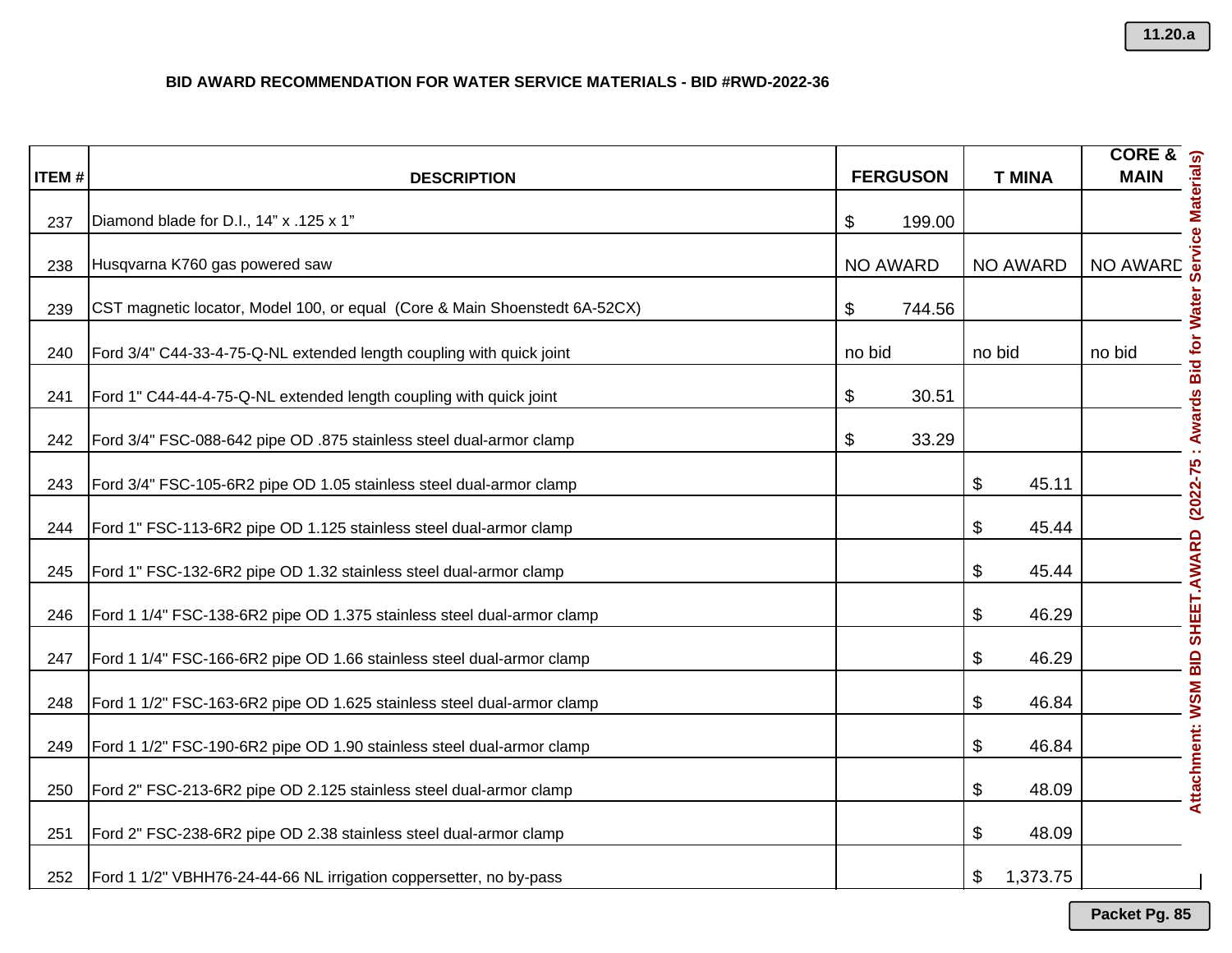| <b>ITEM#</b> | <b>DESCRIPTION</b>                                                                              | <b>FERGUSON</b> | <b>T MINA</b>  |                                           |
|--------------|-------------------------------------------------------------------------------------------------|-----------------|----------------|-------------------------------------------|
| 253          | Ford 2" VBHH77-24-44-77 NL irrigation coppersetter, no by-pass                                  |                 | \$<br>1,559.04 |                                           |
| 254          | Ford 1 1/2" VBHH76-24HB-44-66 NL domestic coppersetter, high by-pass                            |                 | \$<br>1,893.81 |                                           |
| 255          | 1 1/2" VBHH76-24HBSLC-44-66-NL w/locking high bypass                                            |                 | \$<br>2,067.59 |                                           |
| 256          | 2" VBHH77-24HBSLC-44-77-NL w/locking high bypass                                                |                 | \$<br>2,293.71 |                                           |
| 257          | Ford 2" VBHH77-24HB-44-77 NL domestic coppersetter, high by-pass                                |                 | \$<br>2,104.10 |                                           |
| 258          | Ford PTP-BR plastic AMR plug                                                                    |                 | \$<br>9.21     |                                           |
| 259          | Ford PTP-BR-3-25 plastic AMR plug                                                               |                 | \$<br>13.67    | $(2022 - 75)$                             |
| 260          | B & T curb box top 20" P2TL20W or equal                                                         |                 | \$<br>44.40    |                                           |
| 261          | W3BPO plastic inner lid                                                                         |                 | \$<br>6.35     |                                           |
| 262          | W3PD plastic inner lid                                                                          |                 | \$<br>6.35     |                                           |
| 263          | Ford WA3L-T meter pit covers (lid only)                                                         |                 | \$<br>37.00    |                                           |
| 264          | Ford Meter Box Cover (A4PR-BR style)                                                            |                 | \$<br>156.94   |                                           |
| 265          | Ford Plastic Lid for Iron Frame (WA3LPR-BR style)                                               |                 | \$<br>38.39    |                                           |
| 266          | Bingham & Taylor BTA 32 cast iron lid w/recess thru-hole for Sensus transmitter (IFL180BTA32TR) | no bid          | no bid         | Attachment: WSM BID SHEET.AWARD<br>no bid |
| 267          | Bingham & Taylor 12.25" A Style plastic lid w/recessed thru-hole for Sensus (NCUL12.25PWATTHS)  | no bid          | no bid         | no bid                                    |
| 268          | Bingham & Taylor #180-21-AW-EH-TR Meter Frame (CULF18021AWEH)                                   | no bid          | no bid         | no bid                                    |